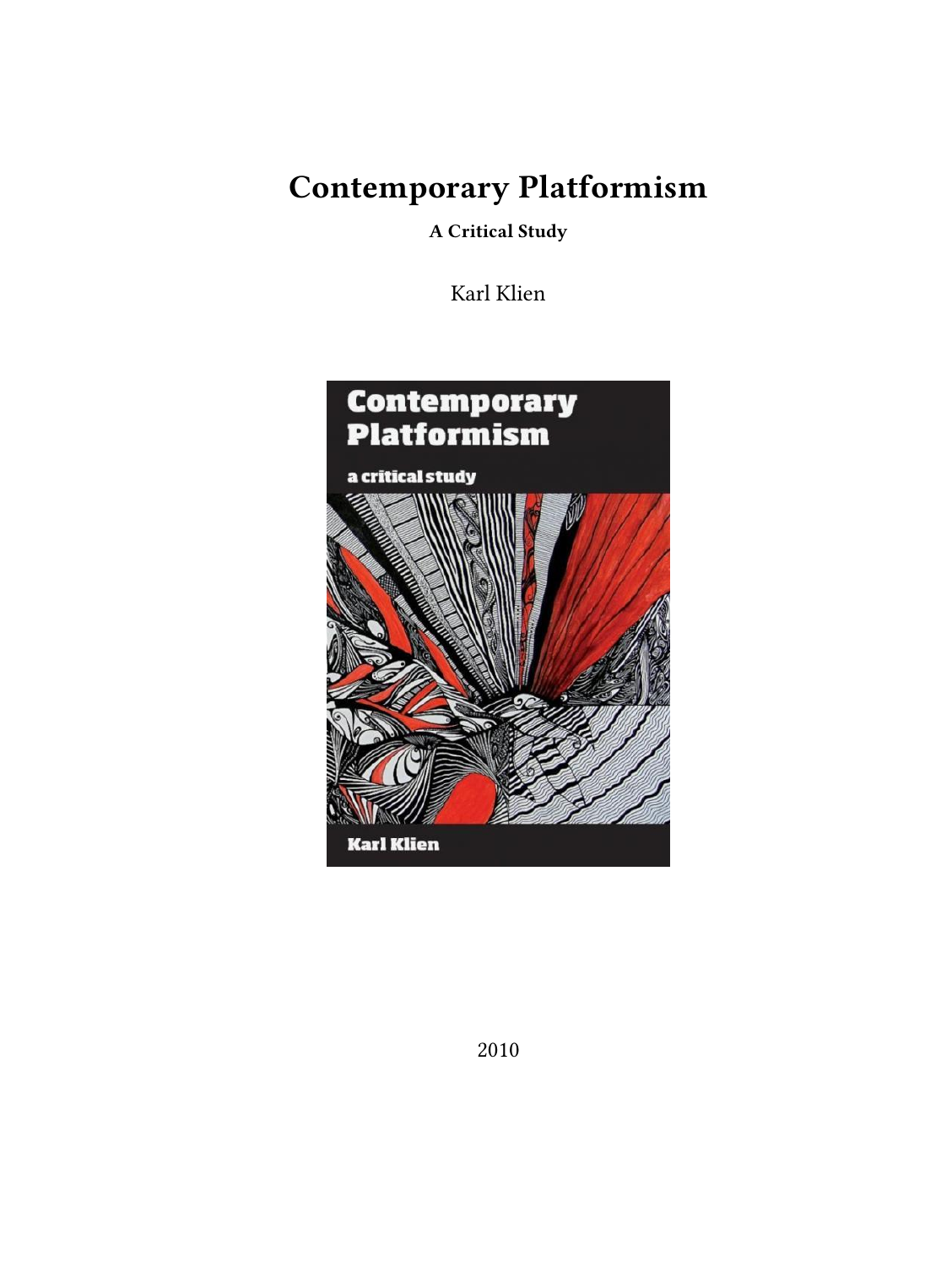# **Contents**

| Contemporary Platformism: Its basis and its aims 4 |  |  |  |  |  |  |  |
|----------------------------------------------------|--|--|--|--|--|--|--|
|                                                    |  |  |  |  |  |  |  |
|                                                    |  |  |  |  |  |  |  |
|                                                    |  |  |  |  |  |  |  |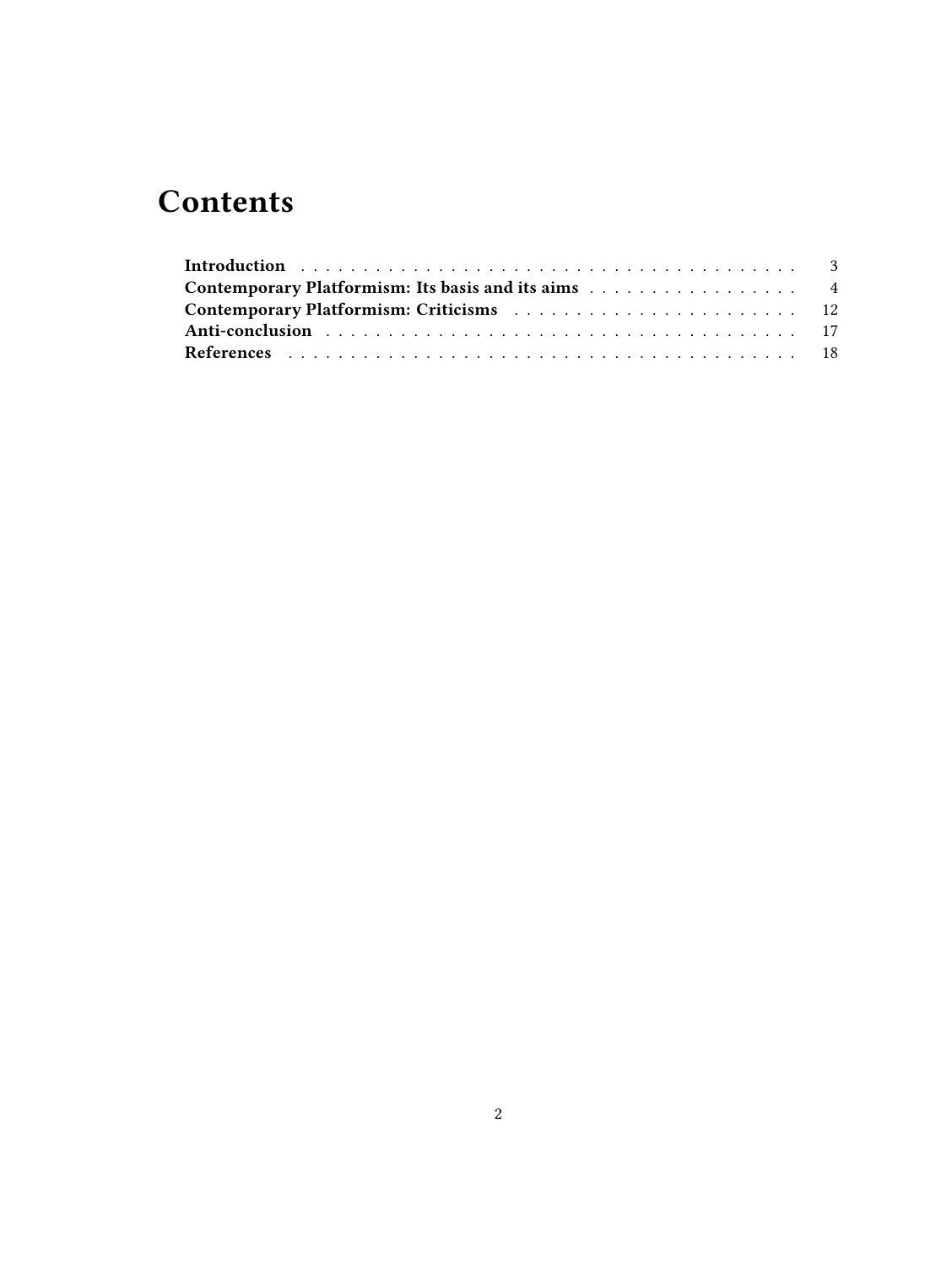### <span id="page-2-0"></span>**Introduction**

*The following should be considered a discussion document and not the collective position of either the Sheffield group or the national federation as a whole. The ideas presented here have been developed through much formal and informal internal debate and discussion within the federation. It is intended as a contribution to a wider debate concerning the current composition of the international anarchist movement. Many thanks to all those who assisted in its development.*

There has perhaps never been such a controversial contribution to the theory and practice of the anarchist movement than those ideas forwarded by the Dielo Truda ("Workers' Cause") group in the 'Organisational Platform of the General Union of Anarchists (Draft)'. The document has been both praised as a "valuable historical reference" for class-struggle anarchists seeking "greater effectiveness and a way out of political isolation, stagnation and confusion" (Heath, 1989), while also been denounced outright as an attempt to "Bolshevise" anarchism (Voline et al., 1927). Yet "Platformism", as contemporary adherence to the principles of the Platform is generally referred to, continues to be a vibrant tradition within the global anarchist movement. The Anarkismo Statement, for example, which is widely considered to be the most contemporary expression of Platformist principles, has signatories spanning the globe. Especifismo, an organisational programme emerging out of Latin American anarchism, although not directly linked to the Platform, also shares many of the priorities of Platformist groups -theoretical and tactical unity, collective responsibility and federalism — and has gained greater influence in recent years within the global anarchist community. Platformism also continues to be a divisive issue for our movement. Anarchists will typically position themselves on either side of the divide, as against or in favour of the positions outlined by the Platform. Since its publication there has been a great deal of suspicion and sectarianism between the two parties. Platformists will be denounced as "authoritarian" or "Leninist", while Platformists will routinely accuse other anarchists of being "ineffective" or "disorganised". It is the purpose of this paper to attempt to cut across this divide and to reconcile these two images of Platformism. To, at the same time as appraising the theory and practice of contemporary Platformist groups, emphasise that which should be considered and valuable and useful within the perspectives of Platformism to all social anarchists. This, I hope, will be part of a broader, more constructive dialogue within our movement and instigate some open and honest appraisal of our own values regardless of the labels that we may attach to ourselves.

Notes on this enquiry: Unfortunately this paper is restricted to documents that exist in, or have been translated into, the English language only. I realise that some of the groups I will be discussing do not speak English as a first language and this may restrict my understanding of them. I have, given the materials available to me, endeavoured to represent them in the most accurate way possible. I welcome criticism and additional sources on any of these points. My analysis will also largely be framed by the British experience and the British and Irish anarchist movement, given that this is the context in which I am politically active as a member of the Anarchist Federation. The discussion will also be largely limited to contemporary Platformist groups only. This decision was made due to obvious limitations on space and time in terms of the scale of this work but also on the basis that there are already well researched histories of the Platform and Platformist groups available $^1$ .

<sup>&</sup>lt;sup>1</sup> Skirda, A. (2001) Facing the Enemy: A History of Anarchist Organisation from Proudhon to May 1968. AK Press: Edinburgh; Maximoff, G.P. (1930) Constructive Anarchism – The Debate on the Platform. Monty Miller Press: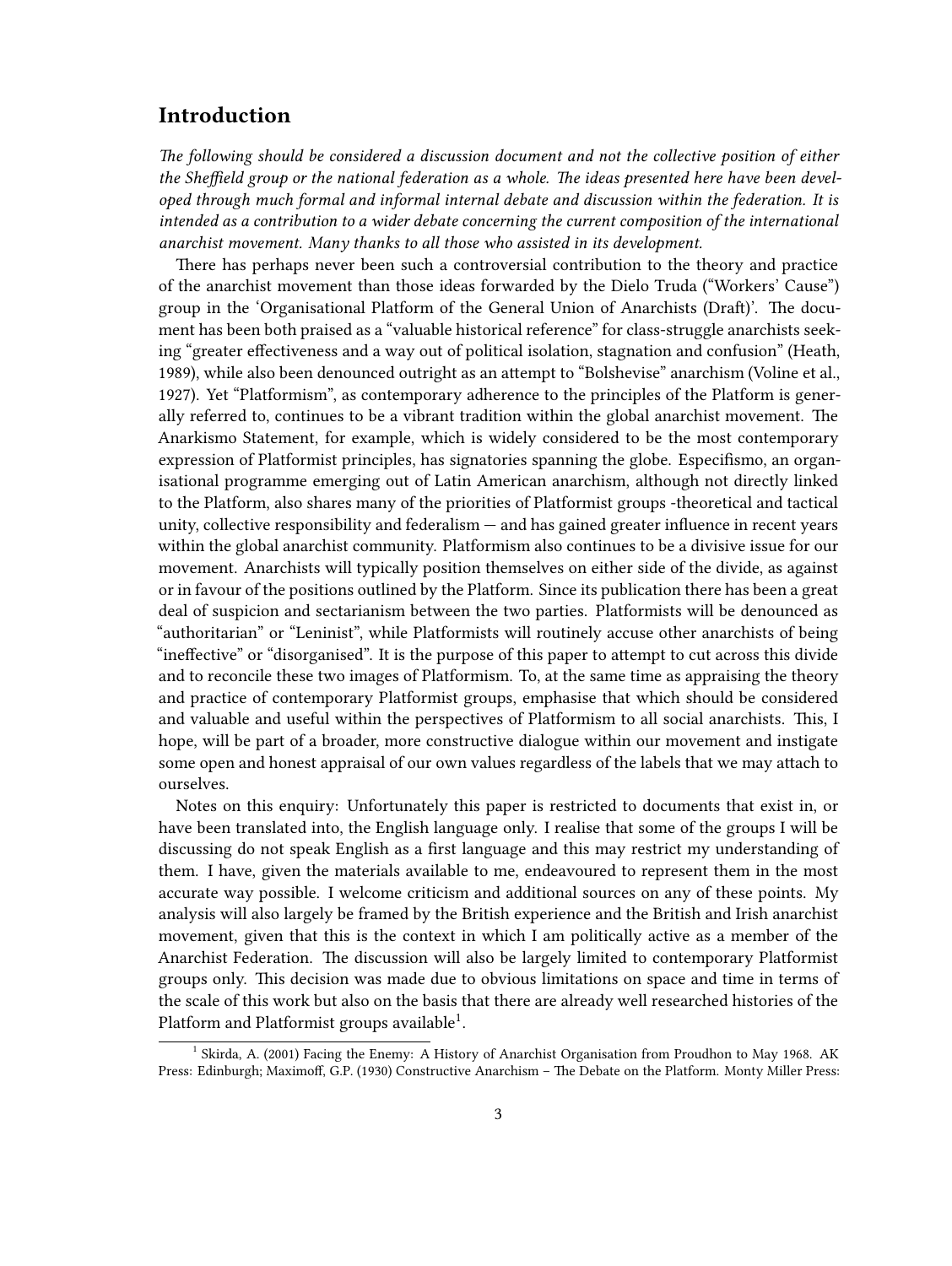#### <span id="page-3-0"></span>**Contemporary Platformism: Its basis and its aims**

To understand contemporary Platformism it is important to first understand the context in which those ideas have developed as an independent tradition within the anarchist movement. Following counter-revolution in Russian in the wake of the October revolution, two strains of thought emerged from Russian and Ukrainian exiles on the perceived failures of the anarchist movement in those countries. For the Dielo Truda group it was the lack of organisational principles that had led to the general weakness and lack of influence of anarchist ideas. The seminal contribution of the Platform document was, therefore, to stress the importance of tactical and theoretical unity and a shared understanding of theory and goals across any future anarchist organisation. The Platform also argued for the primacy of class-struggle anarchism, indeed, that anarchism as a political philosophy owed its origins in the struggle of working people. Platformists, consequently, argue that anything other than this is a recipe for disunity and organisational paralysis as different tendencies struggle to reconcile their own values into the common practice of the organisation.

These ideas were in opposition to those ideas emerging from another group of Russian exiles around Voline and those of the "synthesist" position. For Voline and his comrades, the Dielo Truda group over-stated the influence of organisation in the failures of the anarchists and attributed the problems more to the difficulty of propagating anarchist ideas within the population and to Bolshevik-led, state repression (although they also did acknowledge a lack of theoretical coherence within the Russian movement at the time). They rejected the notion that anarchist communism was the only valid expression of anarchism and were keen to emphasise the holistic character of the philosophy as represented in its different traditions – communism, syndicalism, mutualism, individualism etc. Voline, accordingly, advocated the development of synthesist federations which aimed to unite all self-identifying anarchists – individualist, syndicalist, mutualist, collectivist, religious etc. – under one banner on the basis of their shared opposition to the state and their desire for human freedom. The central idea was that unity and non-sectarian co-operation were the best means to strengthen the existing anarchist movement. Although it should also be noted that many synthesist groups were much more limited in scope, for example, advocating the unity of all "social" anarchists (-syndicalist, -communist, -collectivist), potentially providing greater common ground and space for co-operation than there would be with those activists simply opposed to the state.

Disputes over who, Voline and the syntheists or Makhno and the Dielo Truda Group, had taken the greater lesson from the Bolshevik experience were, and continue to be, a source of bitter division for anarchists in both continental Europe and the Americas over the greater part of the last Century. In this respect both Platformism and Synthesism are clearly identifiable and well-established traditions within these respective movements. In Britain, however, the situation has been slightly different. Synthesism, for example, is a school of anarchist thought that has traditionally developed within the context of great factional disputes within strong, established anarchist movements. The early contributions of the Cuban-born anarchists Fernando Tarrida del Mármol and Ricardo Mella, of anarquismo sin adjetivos (an "anarchism without adjectives") to the Spanish anarchist movement were meant to repair the divide between the warring fac-

Sydney, 1988; Anarchism and the Platformist Tradition: An Archive of Writings on the Platformist Tradition Within Anarchism — [anarchistplatform.wordpress.com/](http://anarchistplatform.wordpress.com)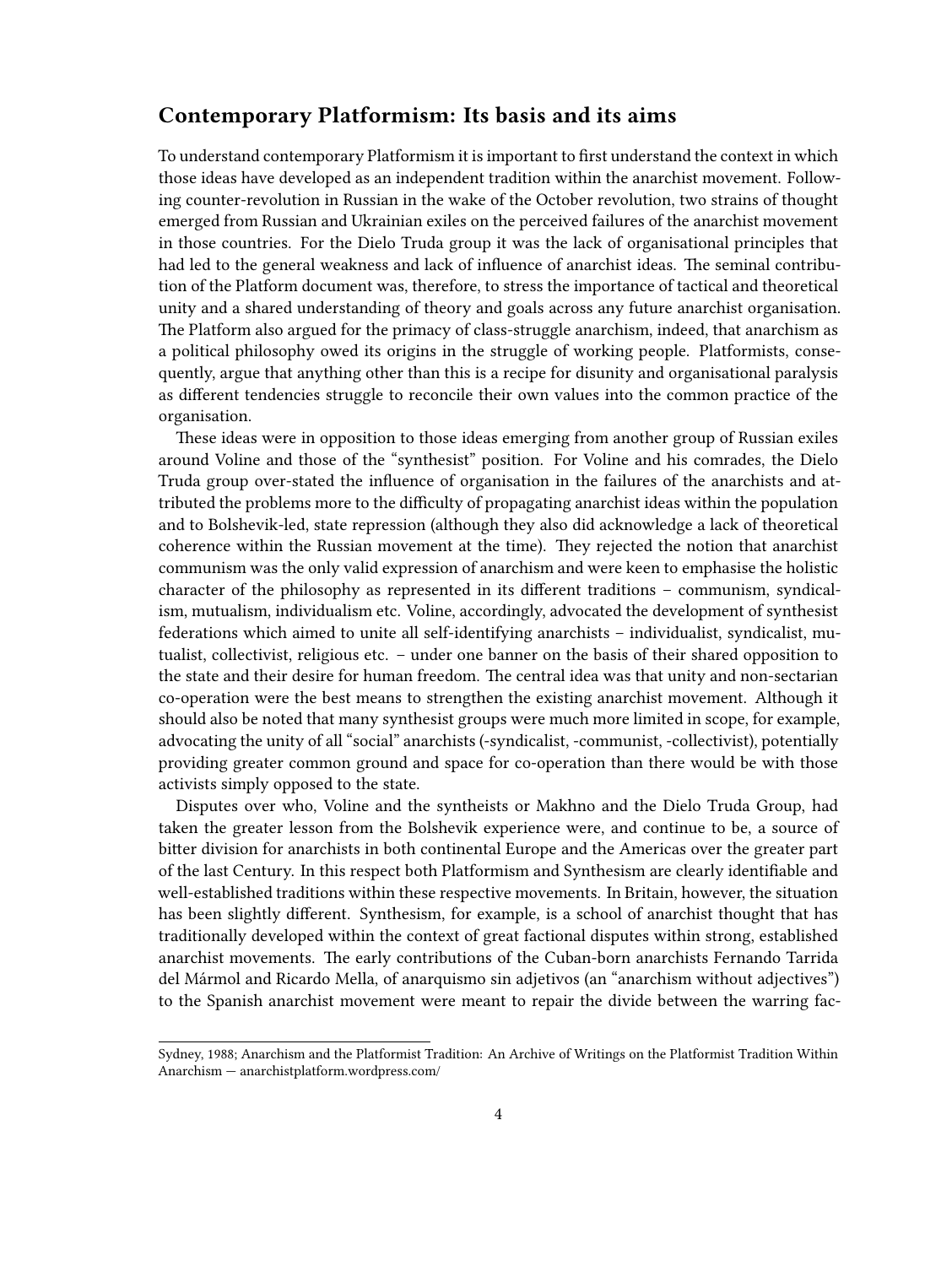tions of collectivist and communist anarchists. Likewise, Malatesta would advocate a "wait and see" attitude to questions on post-revolutionary economic organisation as a means of advocating greater tolerance between the various strands of social anarchism he encountered throughout his lifetime. Voltairine de Cleyre would also emphasise post-revolutionary experimentation with different forms of social organisation as a means of finding common ground between groups of individualist and communist anarchists in North America. Britain has, however, never really enjoyed a comparatively large or diverse anarchist movement. The individualist philosophy of Max Stirner, in particular, while gaining great influence in the early French, Spanish and German anarchist movements, was never as widely read or as influential in Britain, aside from in the writings of a few noteworthy artists and intellectuals<sup>2</sup>. Similarly, despite a number of native socialist movements sharing similar goals to that of the anarchist traditions of collectivism and mutualism neither really enjoyed a sustained influence as a philosophy in its own right. Early proponents of anarchism in Britain — Charles Mowbray, Fred Charles, Guy Aldred – emerged largely out of the communist movement and were, therefore, largely drawn towards anarchist communism or anarcho-syndicalism as the best organisational expression of anarchist ideals. Where British groups have incorporated anarchists from a variety of traditions it was largely the result of geographical isolation as opposed to any formal ideological commitment $^3.$ 

The key assertion of the Platform, therefore — that anarchism is a political philosophy foremost associated with the struggles of working people for free communism – has been a strong and lasting tradition within the organised British anarchist movement. Accordingly, in the British context, Platformism has not been foremost a critique of synthesism or other economic theories of post-revolutionary organisation (as it has been in Europe and in the Americas), but a reference point for the need for greater coherence and tactical unity to an already fairly ideologically coherent social anarchist movement. We can see this, for example, in Heath's (1996) account of the formation of Britain's first Platformist group – the Organisation of Revolutionary Anarchists (ORA);

ORA's objections to the traditional anarchist movement then, were more on the level of organisation than of theory. Their advocacy of collective responsibility, the use of a Chair and voting to take decisions at meetings, formal membership and a paper under the control of its "writers, sellers and readers" (Heath, 1996)

Likewise where oppositional currents have existed it has not been on points of principle, i.e. for non-sectarianism or anarchist unity, but over tactics, for example, local over national organisation or, more recently, the influence of insurrectionalist ideas. The question, therefore, has been largely one of tactics and organisation than theoretical commitment $^4$ . Accordingly, the rest

<sup>&</sup>lt;sup>2</sup> The notable exception is a persistent, and particularly radical, interpretation of Stirnerite thought developed by anarchists in Glasgow who took Stirner's "Union of Egoists" literally as the basis for their syndicalist and communist organising from the 1940s onwards.

<sup>&</sup>lt;sup>3</sup> The Anarchist Federation of Britain (1963–72), could technically be described as a structurally "synthesist" grouping, bringing together "members" (it had no formal membership list) from a variety of anarchist traditions. This, however, was more by virtue of its lack of commitment to any organisational principles as opposed to any theoretical commitment to synthesism. Christie in his Edward Heath Made Me Angry remarks that the Anarchist Federation of Britain "wasn't really a federation at all, more an ad hoc body convened for a particular purpose then disbanded again".

<sup>4</sup> Summarised by Doyle (1991) as the following;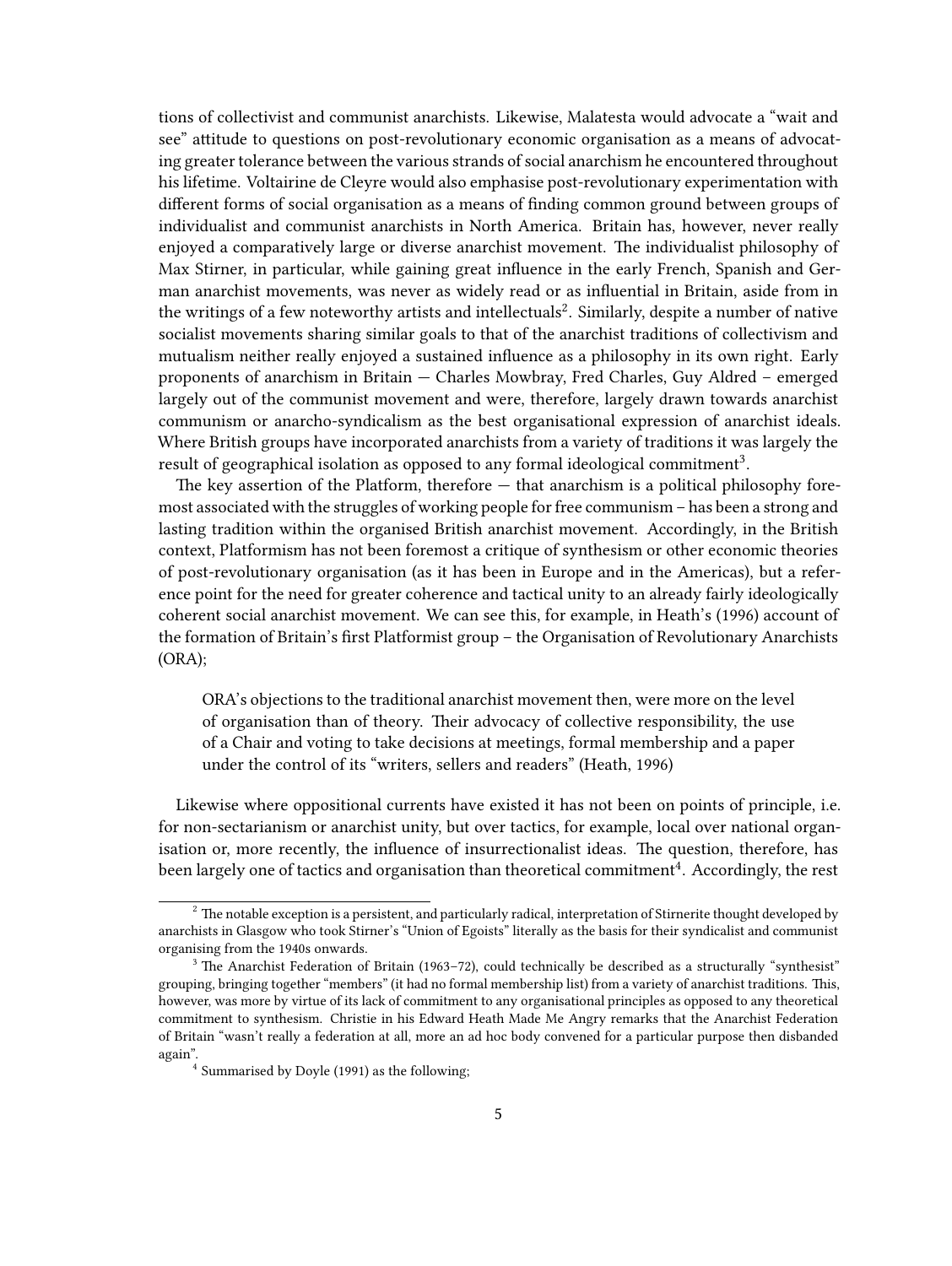of this enquiry will largely focus on the "Organisational Section" of the Platform, also the most commonly cited section, and the organisational principles of tactical and theoretical unity, collective responsibility and ideological leadership. While debates over Synthesism and non-sectarian practice are important, this is not an issue of particular relevance to the experience of the majority of British anarchists (having unlikely ever encountered a collectivist/individualist/mutualist anarchist).

It is all the more important then, in order to come to a true understanding of the existing Platformist tradition to also avoid the often quite crude, but quite frequent, divisions presented in many contemporary accounts of the British anarchist movement. Depending on the authors' sympathies, all non-Platformist strains of anarchism will be presented as inherently disorganised and/or a failing to appreciate the necessity of organisational coherence and unity. Or Platformism will be presented as a rigidly enforced revolutionary doctrine and Platformists as needlessly preoccupied with questions of organisational form<sup>5</sup>. Both positions are not only oversimplifications but obvious misrepresentations. The picture of the "Bolshevised" Platformists on one hand and the disorganised "small-a anarchists" on the other in the end does justice to neither party. All anarchists will, to some degree, address the important issue of revolutionary organisation. Similarly, all strains of anarchism, even insurrectional ones, acknowledge the benefits and necessity of some principled unity in practice. To argue that the Platform stands alone on this point is to in fact sell it far short of its true value as a guide for organisational praxis. What Platformists do argue for, and what makes the tradition unique, is the necessity of a certain method of reaching this organisational coherence — namely the process of theoretical and tactical unity. That is, of course, also not to acknowledge how contentious this particular idea has been.

Franks (2006) in his history of the contemporary British anarchist movement disparagingly compares theoretical and tactical unity with Leninism arguing that it leads to "centralisation", a "paternalistic attitude" and, ultimately, the "formation of revolutionary cadre"<sup>6</sup>. This is not a particularly new criticism, the process has also often been characterised as a desire for "monothink", a point that Malatesta first touches on in his exchange with Makhno;

the authors of the Platform say that it is the 'Union' that wills and disposes. But when mention is made of the will of the Union, does this perhaps mean the will of all its

<sup>6</sup> He also states,

<sup>(1)</sup> A general lack of organisation in the anarchist movement.

<sup>(2)</sup> Its poor quality where it does exist.

<sup>(3)</sup> Confusion over the role of the anarchist organisation.

<sup>&</sup>lt;sup>5</sup> See, for example, Graebar's description of the US anarchist movement as split between,

<sup>&</sup>quot;a minority tendency of 'sectarian' or 'capital-A anarchist groups,'" which have developed, dogmatic, political programs, and "a majority tendency of 'small-a anarchists'…who 'are the real locus of historical dynamism right now'" and who are much looser programmatically. (quoted in Gordon, 2008: 23–4)

The Platform's other shared characteristics with Leninism are a paternalistic attitude towards subjugated groups, which designates a universal vanguard, and the repressive character of this representative body, the centralised Anarchist union, which is to lead the social revolution. (Franks, 2006: 220)

Although it should also be noted that Franks' quite hostile reading is likely to also be strongly influenced by the history of the "Anarchist Workers Group" (AWG) and their understanding of the Platform. The AWG was a small Platformist group that existed in Britain from 1988 to 1992, it led a controversial existence and eventually dissolved when a large proportion of its membership joined Trotskyist organisations. Franks acknowledges the criticisms the A(C)F levelled at the AWG at the time but (erroneously) assumes this to be a break with Platformism in favour of George Fontenis' 'Manifesto of Libertarian Communism' (p.224).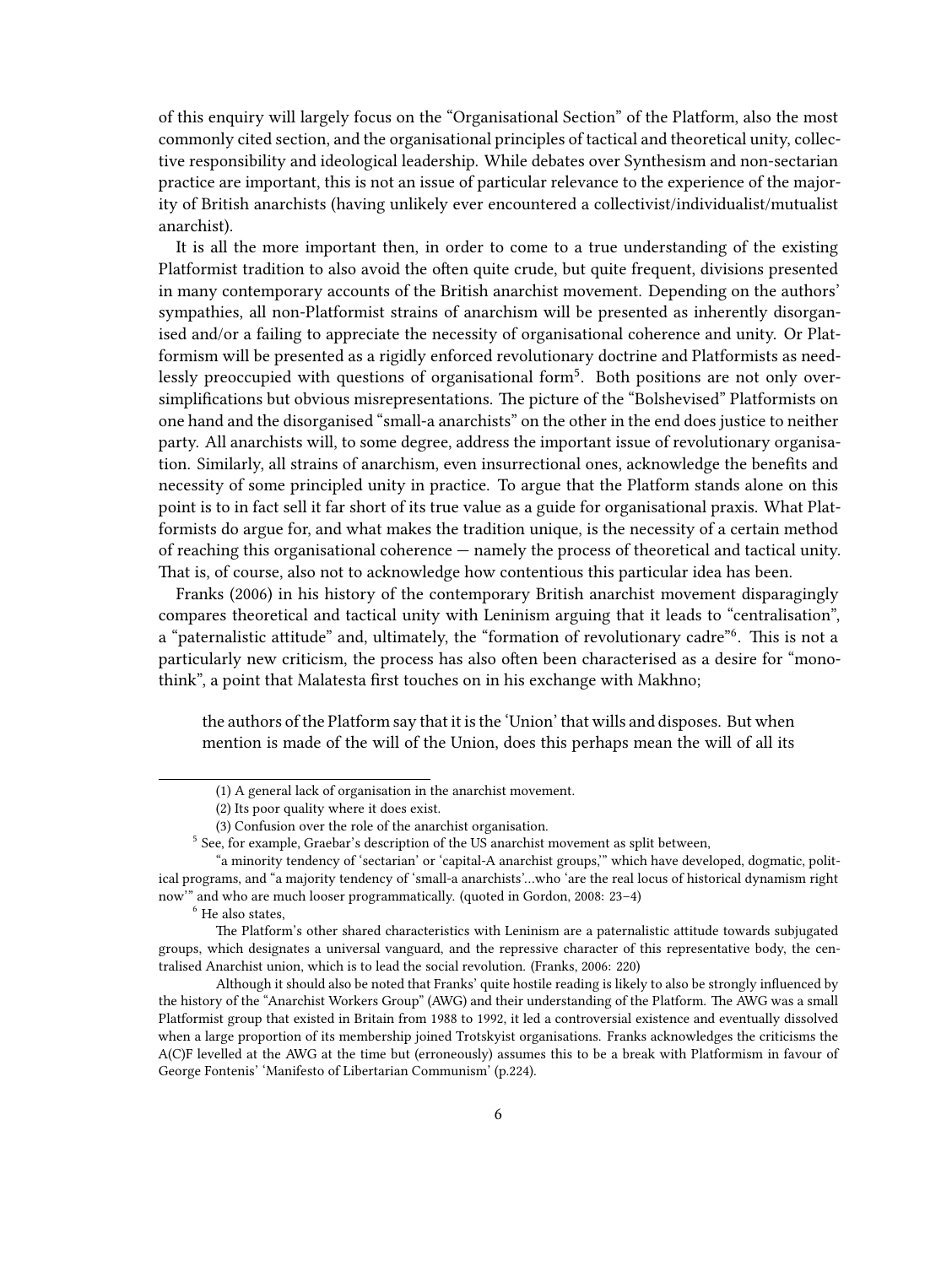members? In that case, for the Union to be able to operate it would be necessary for everyone, always and on every subject, to have the same opinion. (Malatesta, 1927)

Clarity on this issue is not aided by the fact that the Organisational Section of the Platform, the bit which deals with theoretical and tactical unity, is quite short and not particularly detailed in its exposition of these key ideas; it was, after all, originally only intended as a discussion document. Contemporary groups, however, have been pretty unequivocal on this issue. The North American-based North Eastern Federation of Anarchist Communists (NEFAC), for example, state that;

Theoretical Unity meant simply that if you don't agree with someone, don't be in a political group with them! This doesn't mean that everyone has to agree all the time (they won't) but there does need to be a certain amount of ideological unity. Everyone being 'anarchists' or 'libertarian' isn't enough. (NEFAC, 2003)

Moreover they also explicitly reject a "majoritarian" approach to the development of the theory and tactics of the organisation. A commitment which is designed to encourage criticism of established positions and, subsequently, avoid a stagnant and conservative political culture. In other words, they argue that dissident and minority positions are to be considered to be as valuable as, and not necessarily in conflict with, the overarching aims of an organisation that strives for unity;

Anarchists are fully aware that the presence of a minority and a majority does not mean at all that the majority is inherently right. That's why any anarchist organization needs to have mechanisms that enable a minority, while still bound by the decisions taken by the organization, to defend it's point of view inside the organization, even if it was beaten at a conference or in the federation council. In any case, an anarchist organization must be an environment where sectarianism is discouraged and dialogue promoted, and where an atmosphere of camaraderie reigns. (NEFAC, 2002)

In other words, a Platformist organisation needs to find an appropriate balance between both respecting the collective decision of the majority and the right to dissent of the minority.

Accusations of theoretical and tactical unity as "mono-think" generally derive from an understanding of theoretical and tactical unity as static, as a goal to be achieved and not, as should be the case with healthy Platformist groups, a continuing process during the course of activity. It is also, as NEFAC argue, not necessary to reach unanimous agreement on every single issue. Rather the aim should be to always aim for common understanding and interpretation on those issues most central to organisational praxis. This has to happen within the context of a dialogue existing between all members on both the most valuable ideas that each holds and on the best common course of action for the future. This process should be participative and dissent actively encouraged as both a means to achieve better consensus and as a valuable personal capacity in itself. Even agreed positions should be open to renewed debate and re-evaluation. An organisation that attempts to set all of its analysis in stone is ultimately inflexible, out-of-touch and highly vulnerable to the entrenchment of hierarchies of experience.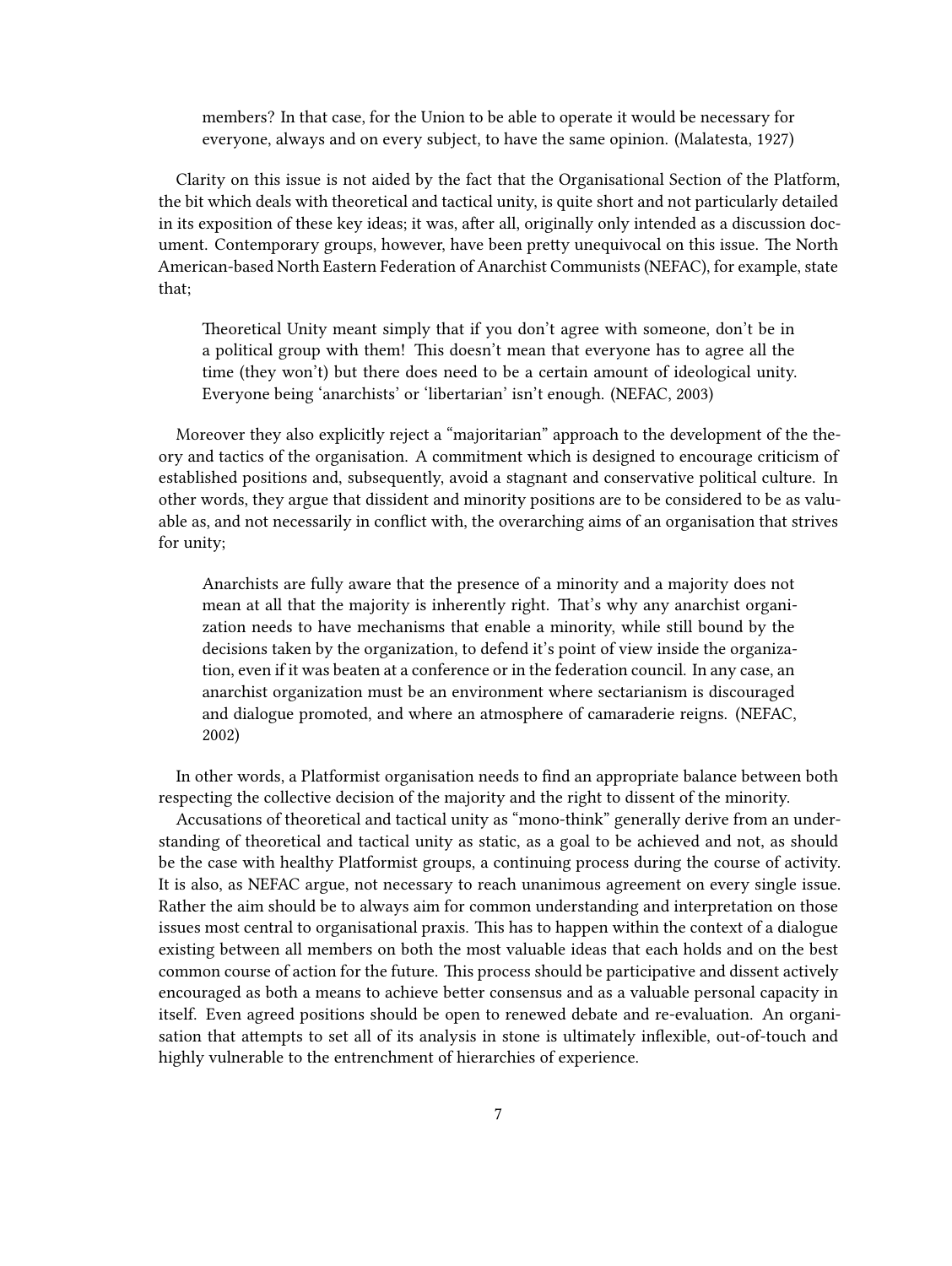Moreover, formal and established channels of decision-making should not be perceived as bureaucratic or lacking dynamism. They are actually a powerful tool to undermine the kind of informal hierarchies that frequently crop up in other activist groups where there aren't such clear-cut channels of accountability and communication. As Thomas (2010) argues;

Societal influences, from oppressive socialisation such as racism and sexism, to personality differences such as being shy or being talkative are likely to create informal hierarchies that reintroduce domination and hierarchy within the group if clear, explicit, collectively- established democratic practices are not established and followed. (Thomas, 2010)

Platformists encourage, or at least should encourage, deep and critical re-appraisal of the actions that their organisations take. An organisation should exist to enable those within it to carry out activity, share ideas and experience and inspire confidence within each member

The importance of these principles is also underlined by the context (the British anarchist movement) in which they are being encouraged, where there is a general absence of sustained, critical reflection within the movement as a whole. Many anarchist initiatives are sporadic and dependent on the admirable efforts of dedicated individuals for their longevity. In the very worst instances this can and has led to ghettoising tendencies, of anarchists shrinking back into the comfort zones of organising inside small groups of like-minded and approving individuals. Platformism puts forward a credible alternative to the repertoire of localised activist "scenes" which too often exhibit a short-lived, under-theorised and, often uncritical, approach to political action — a practice that easily degenerates into an endless cycle of self-referential activity justified as an end unto itself.

Undoubtedly related to this, Platformists also take far more seriously the challenge that working class activists face in terms of the authoritarian and reformist tendencies faced in everyday organising. Often anarchists will retreat into a scene either out of a desire for organisational purity, in order to better embody the ideals and practices they advocate, or simply through lack of an alternative. In reality, until there is a revolutionary reconstruction of our current society, there can be no space untouched by the influence of capitalism, patriarchy, hetero-normativity and the State. These things permeate every aspect of our lives, at work, in the homes, even amongst partners and within friendship groups. The response should not be to retreat, but to strengthen our ideals through action towards the society we hope to create. The reality is that there is no perfect or pure struggle. Everywhere anarchists will face reformists and authoritarians (from the Left and Right) who will attempt to control or subdue struggles. Individuals involved in these struggles will also often exhibit contradictory ideas, or have ideas that may seem to conflict with those we wish to advocate (many people are nationalist, or religious, for example). Against this, Platformists argue that we need to be well organised, we need to have confidence in our own ideas and we need to act on a common programme. Being an organised anarchist means having trust in your comrades, being able to put forward a coherent strategy and embodying a common set of ideals that inspires others to do the same.

The strategy by which this is achieved is, to bring in two more important concepts from the original document, is by principles of collective responsibility and through ideological leadership. These, again, have been controversial propositions. For example, to return to Franks' (2006) criticisms, collective responsibility is described as a "contractual obligation" that is "contrary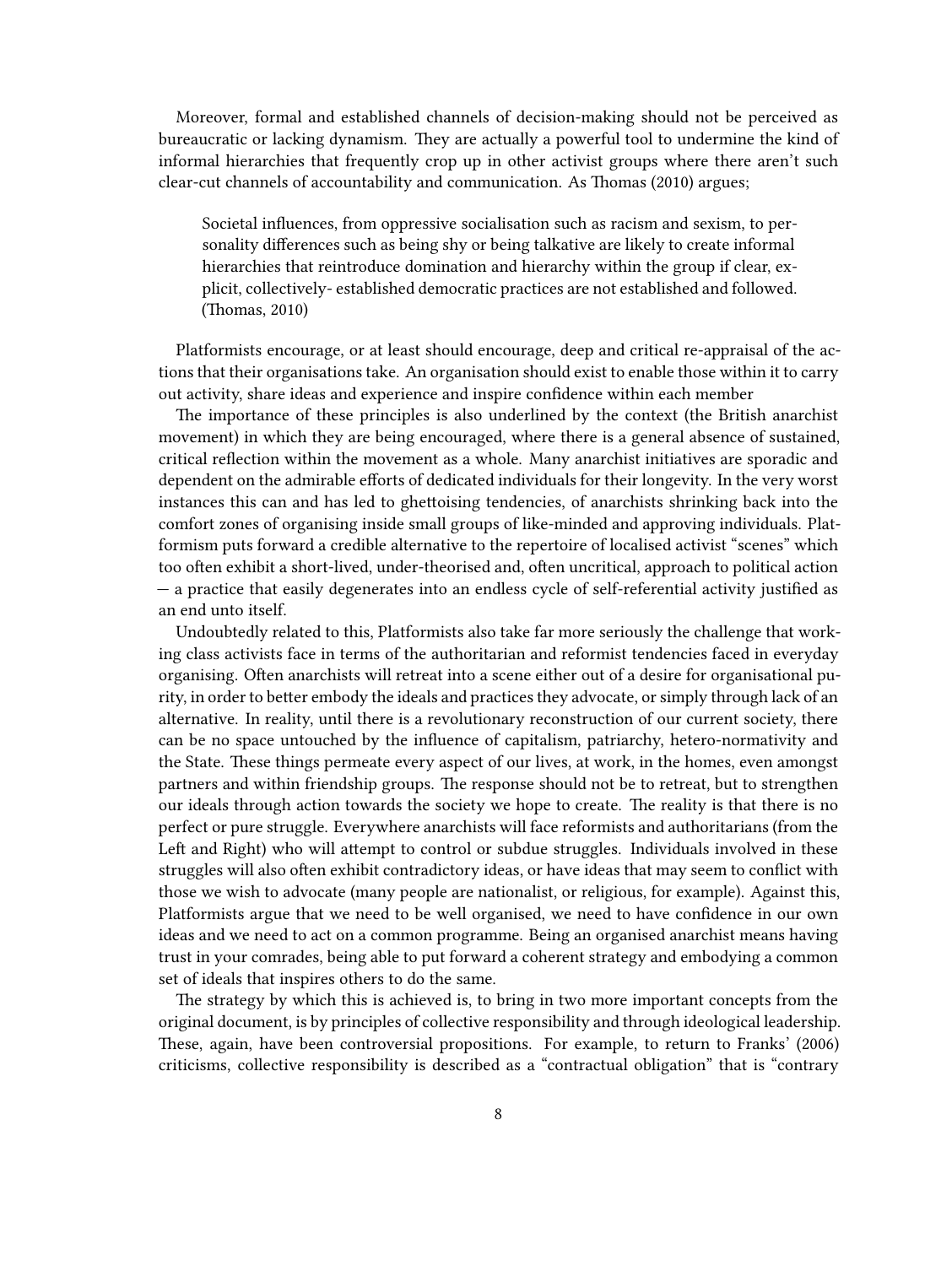to the aims of anarchism" (p.223). It is clear from the document, however, that this was far from the Dielo Truda group's interpretation. Instead, I would argue, the notion of collective responsibility develops from their understanding of "the areas of revolutionary life" as "above all profoundly collective by nature". That is, that while the organisation should recognise "each member's rights to independence, free opinion, individual liberty and initiative", it is also not merely an accumulation of individuals but, just like a revolutionary society, communal in nature. As such a degree of collective thinking, acting and, ultimately, responsibility is an important component of organisational praxis. As Thomas explains;

Holding each other accountable also means getting used to letting each other know in a comradely way — when commitments and obligations aren't being fulfilled. This is a practice that must be built through an organisational culture where comradely honesty and constructive criticism replaces competitive and individualistic passiveaggressiveness or talking behind people's backs. The flip side of giving comradely feedback is learning how to receive it, using it to help you and your organisation grow and becoming more self-disciplined. This is difficult sometimes since the vast majority of the times we're being called to task for something, it is coming from top-down relations; but the practice of holding others accountable and being held accountable is fundamental to learn, practice and promote if we want to destroy and replace these top-down relations with horizontal and egalitarian relations. (Thomas, 2006)

Put more simply, and applied more practically, in essence this is the very basic idea that if a group of people come to an agreement that something should be done then they should do it! Accusations that this implies some form of contractual obligation ignores the emphasis on voluntarism and free association, not least the fact that in the Platform itself there is no mention of any kind of disciplinary mechanism or system of coercion. Of course, many of these disagreements may ultimately boil down to language and a matter of interpretation<sup>7</sup>. Malatesta, for example, was happy to concede comradeship as essential to anarchist organisation while also feeling that "collective responsibility" was too vague a concept invoking anything from strict military discipline to voluntary association.

Anarchists have always considered "leadership" to some degree synonymous with the exercise of authority. Accordingly a "leadership of ideas" or ideological leadership needs to be carefully ar-

 $^7$  Language is an important thing. The use of the term "executive committee", for example, in the original Platform has been a source of contention for many years. The phrase has obvious resonance with the highly vanguardist practice advocated by Lenin and has made it all too easy for detractors to denounce Platformism as an attempt to "Bolshevise" anarchism. The highly loaded nature of the language obscures the actual context in which the Dielo Truda group were writing. Makhno's memoirs, for example, mention numerous "executive committees" within the Ukrainian peasant and workers movement -– Makhno, M. (1929) The Russian Revolution in Ukraine. Black Cat Press: Edmonton, 2007. These were, however, contrary to the Bolshevik way of organising, largely functional and always filled with recallable delegates directly accountable to the organisations that appointed them. Makhno even, in spite of this limited function, personally declined a place on the executive committee of a peasant soviet on the basis that the tasks should be fulfilled by the peasants themselves (only to relent and join after much lobbying on the part of the soviet). Arshinov, for his part, also attempts to lay rest any doubts that the "executive committee" is Bolshevik-inspired in his reply to the Russian anarchists;

Anybody in the least degree slightest conversant with politics knows well that an executive committee and a central committee are two quite different ideas. The executive committee may very well be an anarchist agency; indeed, such an organ exists in many anarchist and anarcho-syndicalist organizations. (Arshinov, 1927)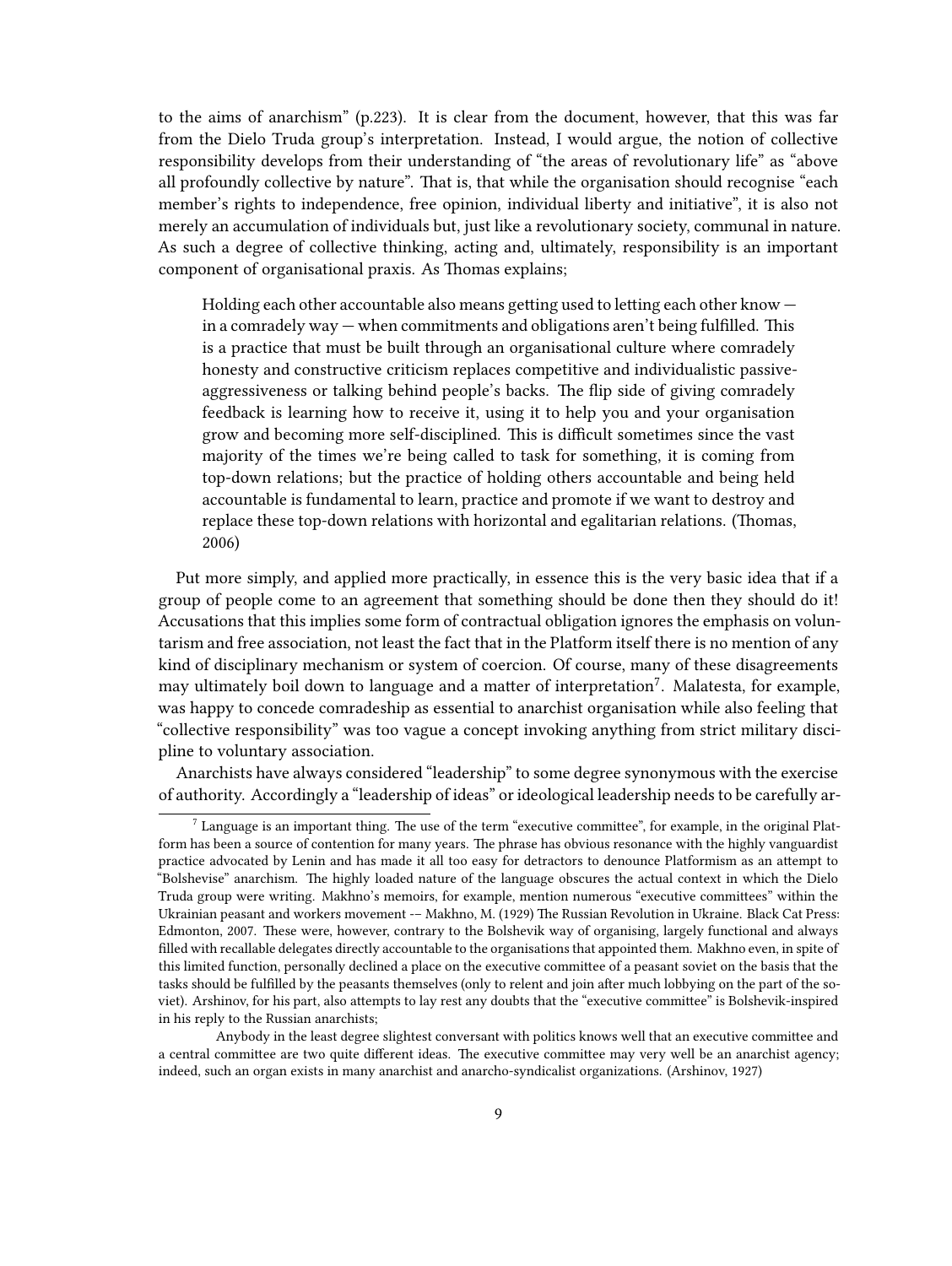ticulated. The Platform document, for its part, is pretty clear in its criticism of the "revolutionary leadership" of the Leninist organisations which considered the masses backward and incapable of social change alone;

While Bolshevism and its related tendencies consider that the masses possess only destructionary revolutionary instincts, being incapable of creative and constructive activity — the principle reason why the latter activity should be concentrated in the hands of the men forming the government of the State of the Central Committee of the party — anarchists on the contrary think that the labouring masses have inherent creative and constructive possibilities which are enormous, and anarchists aspire to suppress the obstacles impeding the manifestation of these possibilities. (Dielo Truda, 1926)

The need for "ideological leadership" derives from an understanding that social struggle does not represent a vacuum of ideas and the presence of a clear, revolutionary perspective is the anarchist's responsibility. Likewise, the absence of such a perspective can be disastrous for social struggle, a position that Arshinov states more clearly in his 'Reply to Anarchism's Confusionists';

Direction of the masses from the "ideas" point of view simply means the existence of a guiding idea in their movement. In the world of socialist struggle and socialist demands, such ideas are not numerous. But it is natural that we anarchists wanted the toilers' guiding idea to be the anarchist idea and not that of the social democrats for example, of those who have only recently betrayed the Viennese workers' revolutionary movement. (Arshinov, 1927)

Looking at a more contemporary example within the British context, Heath (2006), when outlining the history of the movement throughout the 1960s, emphasises that anarchist failings, in terms of both organisation and ideological leadership, were quickly translated into the Left's gains;

It was no surprise that many who had been initially attracted to anarchism were deterred by its chronic disorganisation and lack of effectiveness. Some of these turned to groups like International Socialism (precursor of the Socialist Workers Party) and the International Marxist Group. Digger Walsh, active in the Black Flag group of the period, was to be quoted in a national paper as lamenting the fact that 800 militants had gone over to the Trotskyists. (Heath, 2006)

This example also serves to neatly illustrate the inter-connected nature of all of the components of the Organisational Section. That without a combination of ideological leadership, tactical and theoretical responsibility and collective responsibility the anarchist organisation is rendered less effective than its competitors. That a revolutionary strategy and a unified tactical response go hand in hand with building credibility for anarchist ideas. Yet, regardless of these qualifications over the nature of "ideological leadership" there have been lingering and legitimate concerns over whether this is a "leadership from within" or a "leadership from without". In other words, whether these ideas emerge in the course and through dialogue with instances of social struggle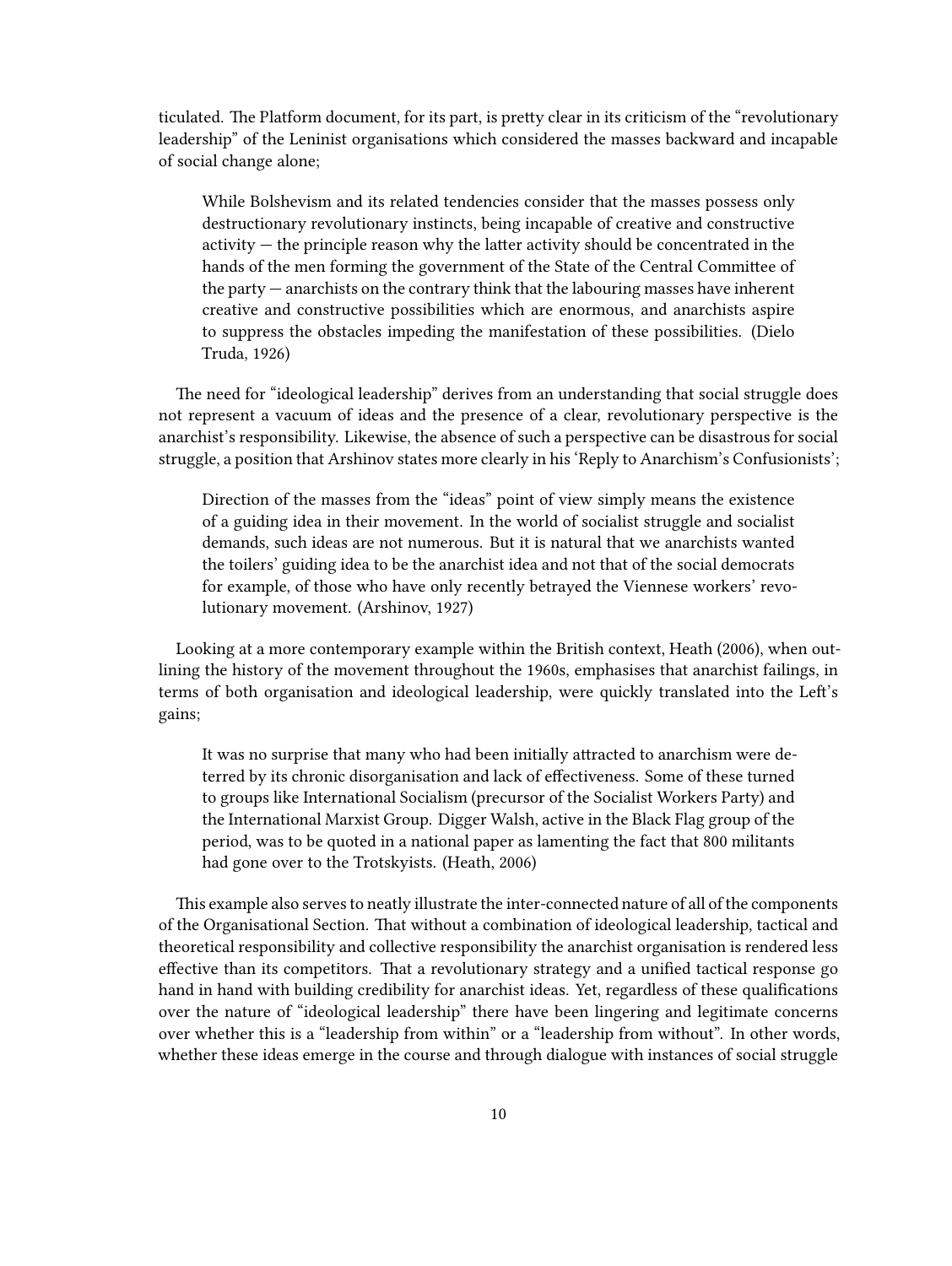or whether they develop from external and independent study and deliberation, a form of Marxian "proletarian science". This is a key issue and one which I will explore in greater detail in the critical section.

Finally, it is important to emphasise that many contemporary Platformist groups do not hold to all the organisational prescriptions of the original document. For example, many contemporary Platformists have distanced themselves from the idea of "one" General Union, effectively conceding Malatesta's point, out of practicality if anything, in his exchange with Makhno over the preference for many vs. one anarchist organisation. The Dielo Truda Group's position is unclear in the original document as to what will become of the "unhealthy elements" (as Malatesta puts is) of the anarchist movement, i.e. those not convinced of the wisdom of the ideas of the Platform. The practice of the modern Platformist movement would suggest, however, that those "disorganised" and "chaotic" elements would continue to be just that. Rather than attempting to "excommunicate them from the anarchist movement", as Malatesta suggested would be the case, the preferred outcome would be that these disparate elements would become eventually superseded in both size and reputation by the successes of a well organised libertarian communist organisation (or amalgamation of organisations).

An underlying idea here, and a point that all Platformists are keen to emphasise, is Platformism as a tradition embodying shared organisational goals, not simply the prescriptions of a single document. The "Friends of Durruti" Group are, for example, often cited by Platformists as an inspiration for the tradition in spite of making no reference to the Platform or the Dielo Truda Group in their revolutionary programme. After all, the Platform itself never claimed to be definitive and made clear that it was up to the movement to enrich the tradition and principles associated with it through practice. As is stated in the original document;

We have no doubts that there are gaps in the present platform. It has such gaps, as do all new, practical steps of any importance. It is possible that certain important positions have been missed, or that others are inadequately treated, or that still others are too detailed or repetitive. All this is possible, but not of vital importance. What is important is to lay the foundations of a general organisation, and it is this end which is attained, to a necessary degree, by the present platform. It is up to the entire collective, the General Union of Anarchists, to enlarge it, to later give it depth, to make of it a definite platform for the whole anarchist movement. (Dielo Truda, 1926)

And the "gaps" are all too obvious to a modern reader. Issues concerning race, gender and sexuality are absent from the document — a weakness that shouldn't be attributed to the document's age alone given the activity and analysis of anarchists present on these subjects at the time. Thankfully this is not an absence that has been replicated in the practice of contemporary groups, with many publishing theory and analysis on, and involving themselves in, the struggle of women, homosexuals, Trans and Genderqueer people and people of colour. In addition, it would also be fair to say that most existing groups would place greater emphasis than in the original document on building and strengthening localised struggle as much as national organisation, a point which Malatesta also makes. An example would be Zabalaza's involvement in the Landless and Shack dwellers movement.

The fact that the original document overlooks such important issues should not, however, be perceived as a weakness but embraced as a positive strength. Anarchists reject the rigid formu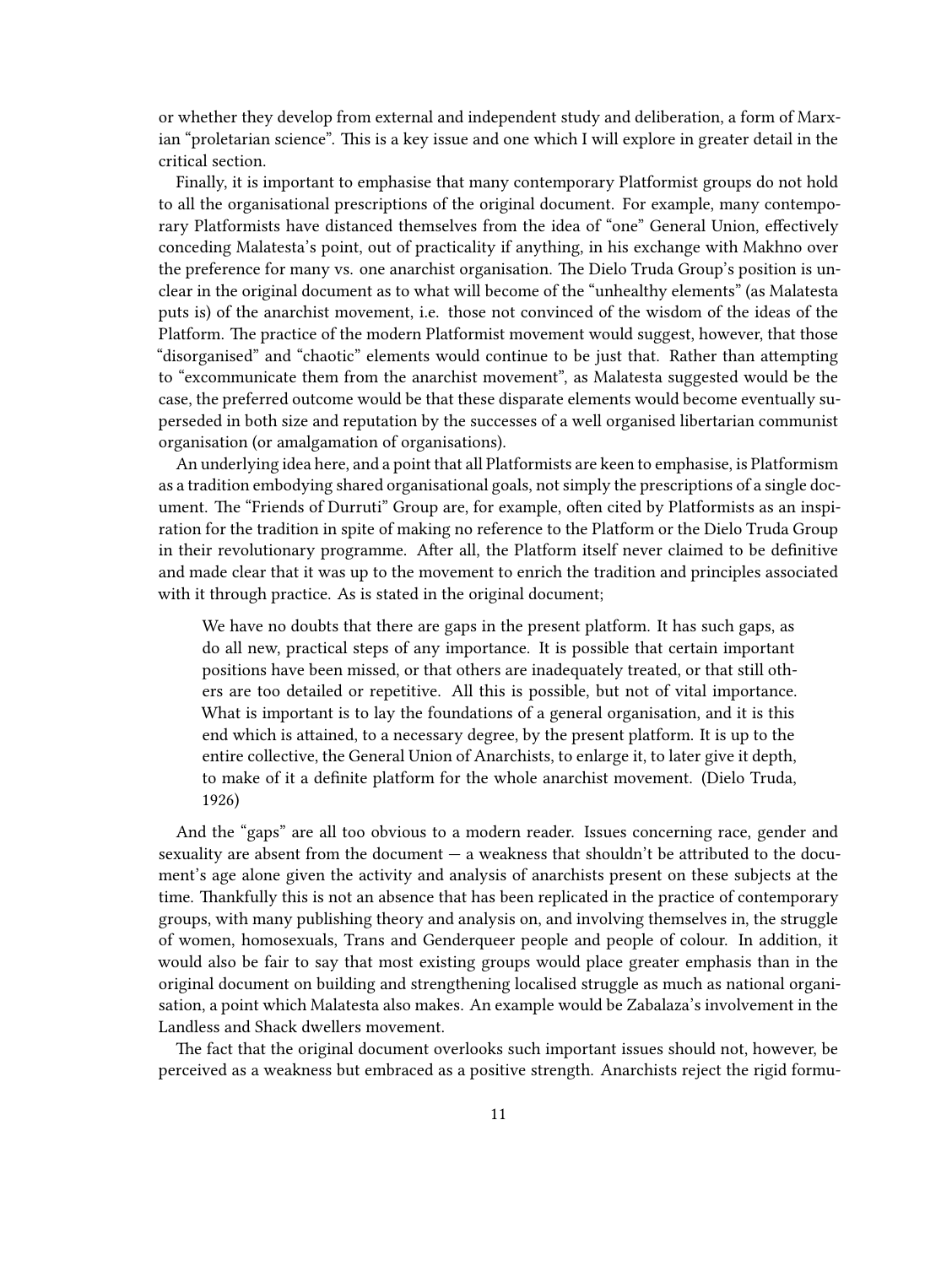lations and insistence on adherence to orthodoxy common within Marxism. They embrace an open-ended, libertarian practice that places far less importance on "heroic figures" and "great texts" and more on the lessons derived and developed from practical struggle. While it is always important to look back at historic debates and what they can tell us about our current practice it also important to acknowledge the "living" qualities of any anarchist tradition. Accordingly Platformism, like all anarchist traditions, will undoubtedly richen and shape itself anew as it is confronted with new struggles and new possibilities over the coming decades. This is not, however, to go so far as to say that the contemporary Platformist movement is in any way undeserving of criticism. There have been persistent problems and controversies surrounding this tradition that it would be equally remiss to ignore.

#### <span id="page-11-0"></span>**Contemporary Platformism: Criticisms**

There has been, and continues to be, a tension within many contemporary Platformist groups between what I would call an (anti)political and a representationalist model of activity. I believe there are a number of potential causes for this, but before delving into this further it may be necessary to clarify what these terms mean.

By (anti)political, I mean practices that subvert, and eventually render unnecessary, the hierarchical and authoritarian means of communication and social organisation existing in statist, capitalist, patriarchal, racist and hetero-normative society. (Anti)political activity will, therefore, be typically constructed via direct, face-to-face communication, participatory decision-making structures and, of course, the organisation of tasks without the need for hierarchy. Expressions of (anti)political behaviour have been a continuing inspiration for the libertarian communist tradition from the soviets and factory councils of Russia, through the anarcho-syndicalist unions of Spain to the grassroots movements emerging out of the contemporary, global justice movement. These methods are also considered to be consistent with what is termed the anarchist "prefigurative ethic", described by Goldman in the following terms;

All human experience teaches that methods and means cannot be separated from the ultimate aim. The means employed become, through individual habit and social practice, part and parcel of the final purpose; they influence it, modify it, and presently the aims and means become identical. (Goldman, 1923: 260)

The insistence on such an inseparability of ends and means, a "prefigurative" practice, is a key and defining characteristic of anarchist political thought and practice.

By representationalism, I refer to the many facets of capitalist democracy that bar active participation in the processes that govern our lives and reinforce social hierarchy. In capitalism this process is multi-faceted and can be anything from the election of representatives who will make decisions for us, to the strict social control of the prison and criminal justice system right through to the manipulation of the very language and information we use to interpret our social reality. It is experienced through our condition of alienation in capitalist society. It aims to foster in the social mass a psychological state that continually reinforces the dividing lines between the "governors" and the "governed", "rulers" and "ruled", "producer" and "consumer", even "author" and "reader". It serves to obscure the fundamentally communal and holistic qualities of human community and ensure that the working class is reduced to looking everywhere but to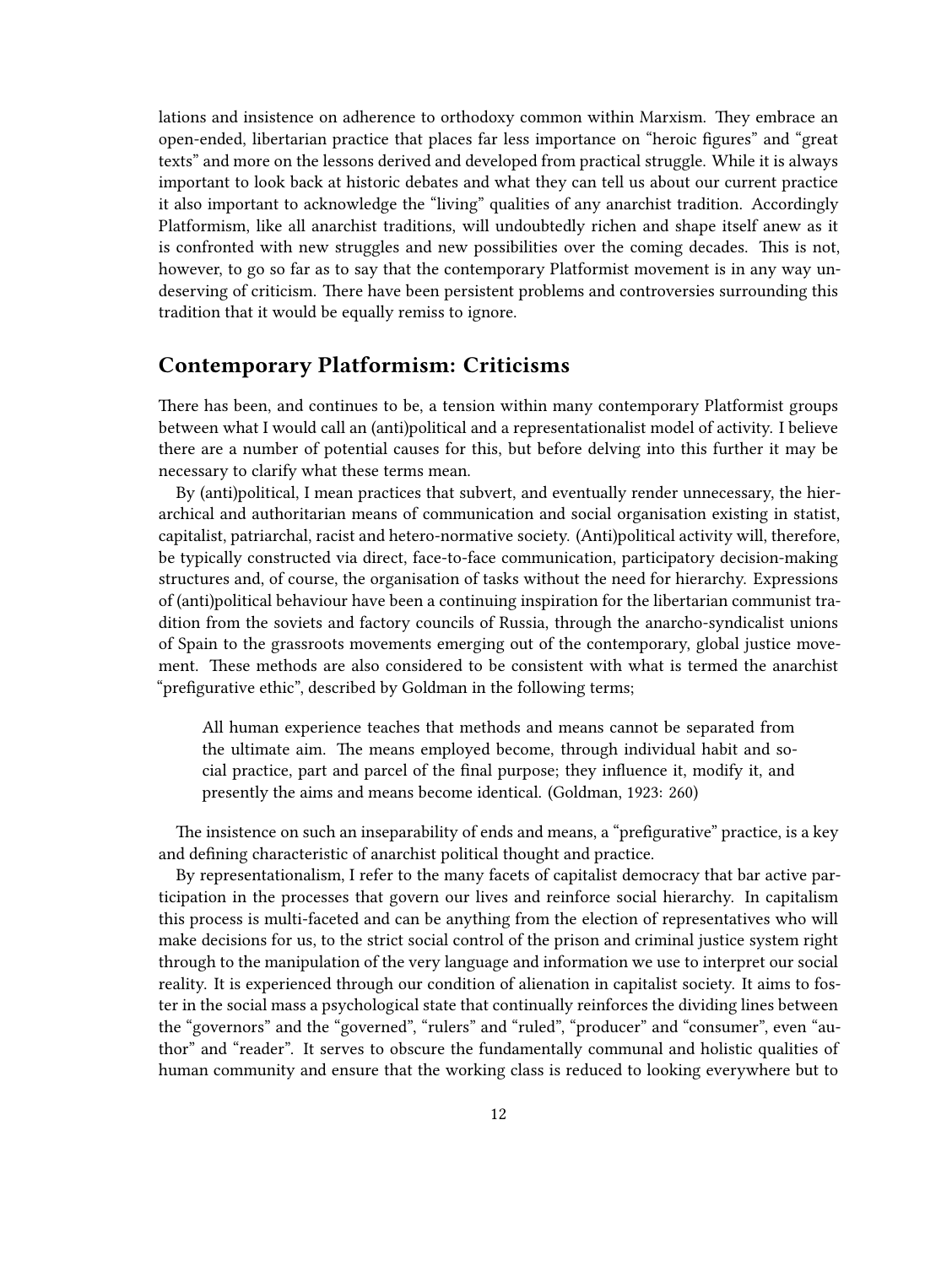itself and its own capabilities for alleviation of our social condition. Representationalism has, unfortunately, its counterparts in "revolutionary" practice. The concern of anarchists has traditionally been with the vanguardist practice of the authoritarian Left who will downplay or deny the constructive capacities of working class communities. Leftist groups attempt to appropriate this constructive potential by assuming the power to represent others, judging themselves to have abilities that "their" constituencies are supposed to lack. This is justified by varying means, for example, having a privileged, "scientific" understanding of objective forces, the "correct" formula for revolutionary struggle or even just a willingness "to go further" than the "docile" masses. Representatives, most importantly, cannot be social revolutionaries. Representationalism necessarily depends on a passive and institutionalised social mass that the representative can reflect (and hope to mediate in any ensuing conflicts). It denies the constructive part the working class has to play in forming its own future and as such is antithetical to self-organisation and the practice of social revolution.

Both representationalism and the (anti)political have been a constant concern for libertarians when debating the issue of revolutionary organisation and it is between these two poles that we often see political organisations oscillate – between revolutionary and reformist methods and goals. (Anti)political action is obviously the best embodiment of anarchist values, but holding oneself to all but the purest expression of "prefigurative" ideals clearly leads to very little in terms of available practical action that can be taken. Truly (anti)political actions only tend to develop at high-points of social struggle, in the meantime they will often be small and/or isolated from the condition of the majority of people, e.g. small communal experiments, minority groups of revolutionaries. This is while there is still a pressing need for propaganda and activism outside of these periods of social upheaval. Revolutionary upsurges owe as much of their origin to the diligent and long-standing work of revolutionaries as they do to periodic crises. This does imply that a degree of pragmatism, when it comes to decisions over engagement at least, is required.

The rationale runs close to the following; that given the frequent impossibility of organising an (anti)political alternative to, for example, an election or a union it makes more sense to critically intervene in these processes and push individuals towards anarchist ideas. The fact that a great number of people will already be invested in these institutions of capitalist democracy means it makes more sense to opt for engagement than elect to exclude oneself from them completely. Contemporary Platformists have commonly advocated this approach, especially given the emphasis in the original document on pushing ideological leadership within popular sections of the worker and peasant movement. A controversial, but obvious, contemporary example of this would be the Worker's Solidarity Movement (WSM) campaign for a "No" vote in the Irish national referendum on the Lisbon treaty.

Suspending, for the moment, any judgement on what kind of "ideological leadership" a "No" vote in a national referendum represents, the justification behind this strategy  $-$  of the need for popular, political engagement — is in itself not completely out-of-touch with many other examples of anarchist practice outside of the Platformist tradition. Malatesta, for example, would argue along very similar lines in favour of anarchist participation in the reformist unions over building specifically (anti)political, anarchist ones. Similarly Aldred argued in favour of taking a platform during elections, but refusing to take office, as a vehicle to better spread libertarian ideals. There is nothing distinctly Platformist about this position. The success of past anarchist organisations has always depended on a commitment to a diversity of tactics. Moreover, the question as to whether an individual or a group begins the creep into representationalism and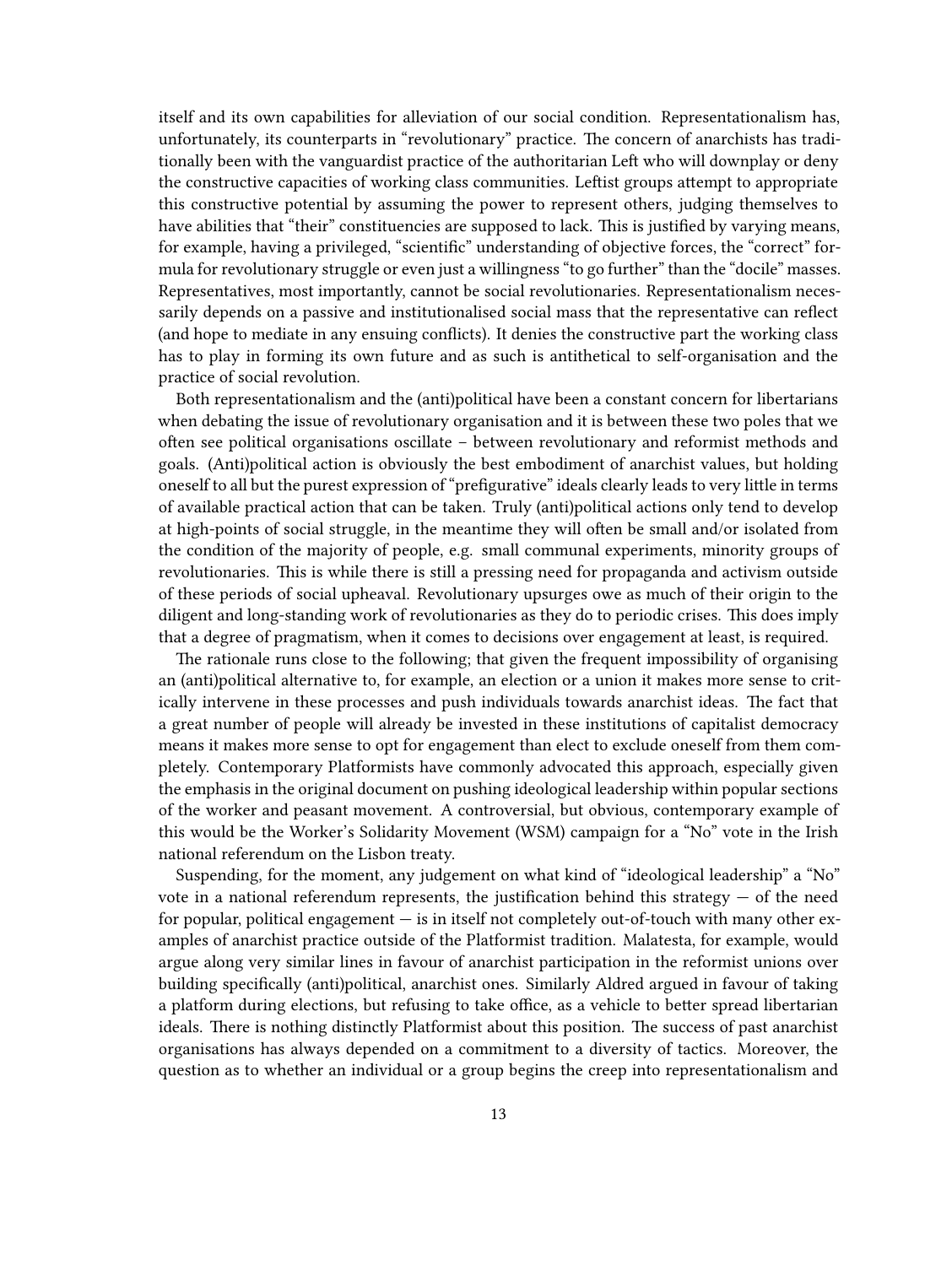Leftism should not be judged by the use of these methods alone. Such questions are related to far deeper issues concerning a complex interplay of the content, form and level of social struggle; issues that cannot possibly be de-contextualised or so easily formed into clear-cut points of principle. The success of revolutionary struggle can depend as much upon the vigilance of struggling workers as much as it does the correct position of revolutionaries (if, indeed, it is even possible to separate these two categories). There are simply no easy answers here. However, it would also be equally fair to say that the common perception of Platformism as a "Bolshevised" anarchist practice has, unfortunately, been bolstered by the fact that a disproportionate number of these groups have degenerated into representationalist and counter-revolutionary theory and activity. There are numerous examples to support this from the Anarchist Worker Group's support for the Iraqi state during the first Gulf War, to Alternative Libertaire's (France) statement in favour of Kosovan nationalism and United Nations military intervention, to even the highly manipulative internal practices of the French Platformists in vying for influential positions within their national Anarchist Federation. So, why Platformism? Why has this creep into Leftism been persistently the case with these groups?

As I have tried to make clear in the first section, I do not believe there is any validity to the claim that Platformism is an attempt to "Bolkshevise" anarchism. I do believe, however, that there are a number of aspects of Platformist praxis that can, but don't necessarily have to, lend themselves to representationalism and Leftism. However, that is also not to say that these are problems exclusive to Platformism but that all revolutionary organisations are potentially vulnerable in some way to these tendencies; all the more important, then, to have a clear-sight of one's weaknesses to build upon one's strengths.

One aspect of contemporary Platformist strategy that I have only lightly touched upon so far is the emphasis that is often placed on the need for "strategic thinking". That is, it is assumed that when the organisation is attempting to form tactical unity on the best course of action, it will aim to take full account of its resources and aim to apply them most effectively. There are a number of potential problems leading from this proposition. First off, it is probably important to make clear that a stress on capabilities and prioritisation when it comes to resources is a valuable exercise for any organisation. The drive for efficiency and expediency is, however, a double-edged sword. While there may be better ways of allocating one's resources there are, to put it simply, no short-cuts when it comes to revolutionary change. The Platform itself, despite having been written following a great period of revolutionary defeat (the Bolshevik consolidation of power in Russia and the defeat and dissolution of the Makhnovtchina in the Ukraine) is surprisingly optimistic, and as a result perhaps overly naive, in its recommendations for revolutionary activity. Becoming the "pioneer and theoretical mentor" of the trade unions, as the Platform advocates, was a drastically different task in revolutionary Ukraine or Russia, even in France in the 1920s, than it is in Britain in 2010. As a result, the type of expediency and efficiency that can be expected from revolutionary organisations now, especially in Britain where the working class has been ravaged from almost thirty years of Neo-Liberal economic policy, has changed.

It is tempting, therefore, but ultimately misguided, to be drawn to the lingering expressions of working class militancy, or maybe just the collective organisation of the working class full stop, that exist in the trade union movement or perhaps in the struggle of nationalities in search for real, meaningful influence. Unfortunately this has indeed been the practice of many, old and contemporary, Platformist groups. Although Platformists have successfully plugged the "gaps" in the original document when it comes to gender and race, they have largely failed to deal with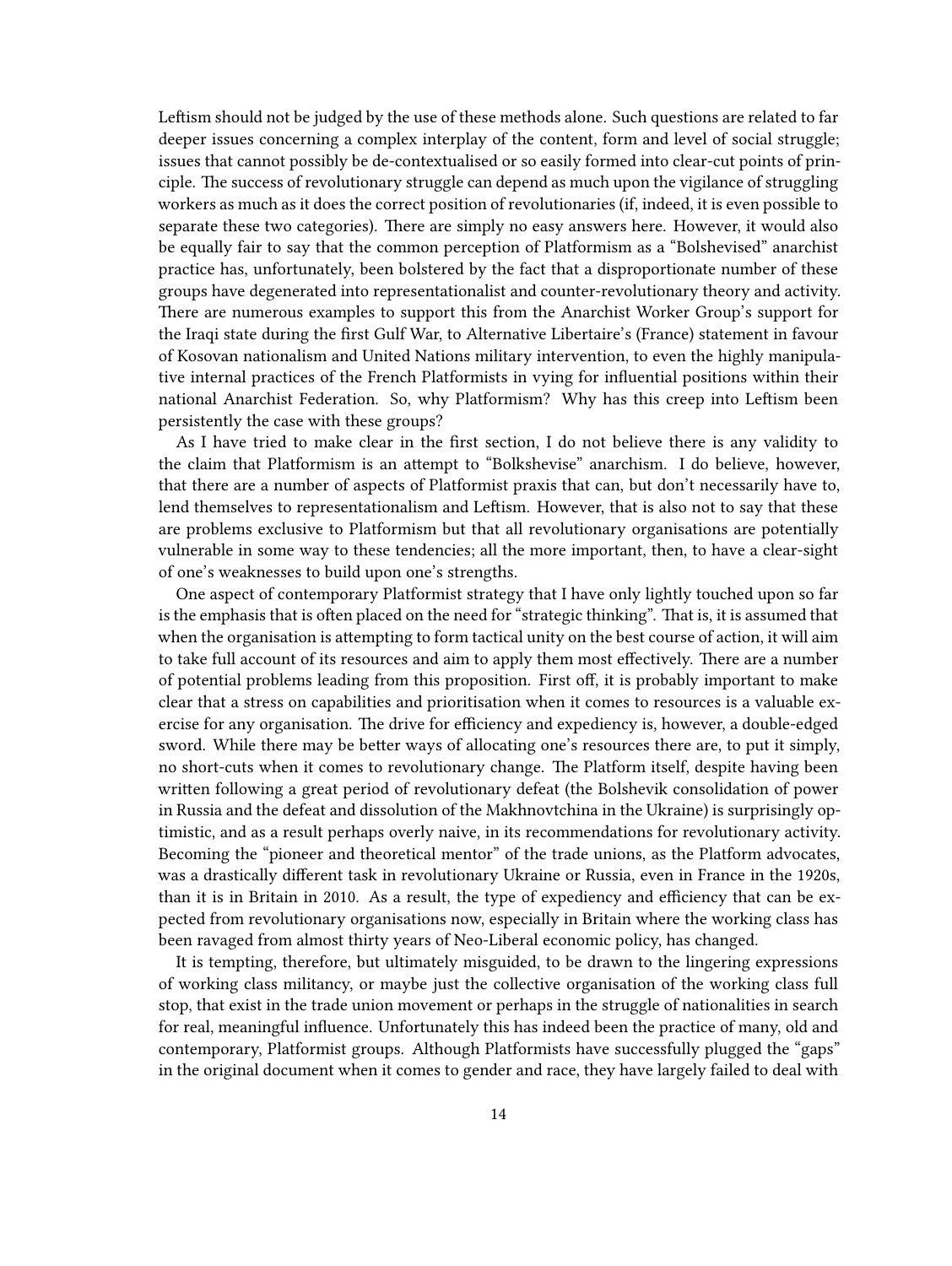its weaknesses and ambiguities when it comes to the trade unions. Alternative interpretations of "the 'anarchization' of the trade union movement", as is recommended in the original Platform, can be made; Whether that means arguing for participation or simply agitation within, transformation of the union structure or breaking away from the trade unions altogether. In this regard, it is unfortunate that Platformists have largely failed to engage with the other important tradition emerging out of the Bolshevik experience and clarified this very issue – the Dutch and German Left. Their analysis, emerging out of the practical experience of mass revolutionary engagement with the trade unions, is invaluable to any communist today. Such an unequivocal perspective, as if the the experience of the TUC in Britain was not enough, should put an end to all doubts concerning the mediating, and ultimately bourgeois, role of trade unions and the tasks of revolutionaries within them.

Undoubtedly related to this issue is the question of where revolutionary strategy, and from this ideological leadership, is being formulated. Platformist methods have, above all, to be framed by the experience of class struggle. An "ideological leadership" isolated from working class resistance will quickly degenerate into representationalism — an assumed, or de facto, position of leadership over the class. Theoretical debate and development must be rooted in the experience of the class, developing out of the actual needs and issues emerging from struggle. There is, of course, a responsibility to look beyond these struggles also, as well as a need to combat reformism, Leninism and the multitude of sins inflicted upon any workers movement. However, this should come in the form, not of dictat, but of a continuing and evolving dialogue existing between revolutionaries rooted in the class and the class as a whole. Most importantly, it should be acknowledged that, although combating Leftist and authoritarian ideas is important, the "war of ideas" with the Left should not supplant the class war between worker and boss. To shift the organisations focus too far in the direction of "ideological leadership", is to move closer to the standard operating practice of the various Trotskyist grouplets. Aping them will only replicate their over-concentration on the current composition of the Left and neglect of the shop-floor. In practical terms, and over the long-term, as Doyle (1991) argues, such a singular focus will lead to an eventual, "drift away from a day-to-day understanding of where real class politics are at".

National liberation and trade unionism, for example, derive from positions of representation, ideologies that attempt to manage the condition of the working class. It has been extensively documented how common culprits for Leftist support, the Palestine Liberation Organisation (see, for example, Aufheben, 2001) and the early Trade Unions (see, Wildcat) for example, were not only derived from the political machinations of the bourgeoisie but had working class defeat as their goal from the offset. These movements, and the ideas emerging from them, tell us little about neither the experience of class struggle nor our real potentialities as a class – not for greater workers "rights", or independent nationhood, or a greater slice of the pie but for the creation of a free, international communist society. If sections of the class invested in these movements appear militant it is only a testament to the extent that these structures have been successful in co-opting genuine class struggle. All the more imperative, therefore, that those anarchists within them push a clear and unwavering internationalist, communist analysis.

There has often been an undue emphasis in Platformist literature on the final two-pages of the Platform (the Organisational Section) in a document that deals extensively with the principles of anarchist communism (what the Anarchist Workers Association appropriately called the "missing bits"). Effective anarchist praxis must be based on sound libertarian communist principles and this, in turn, has to arise from a self-educating and participatory process within the organ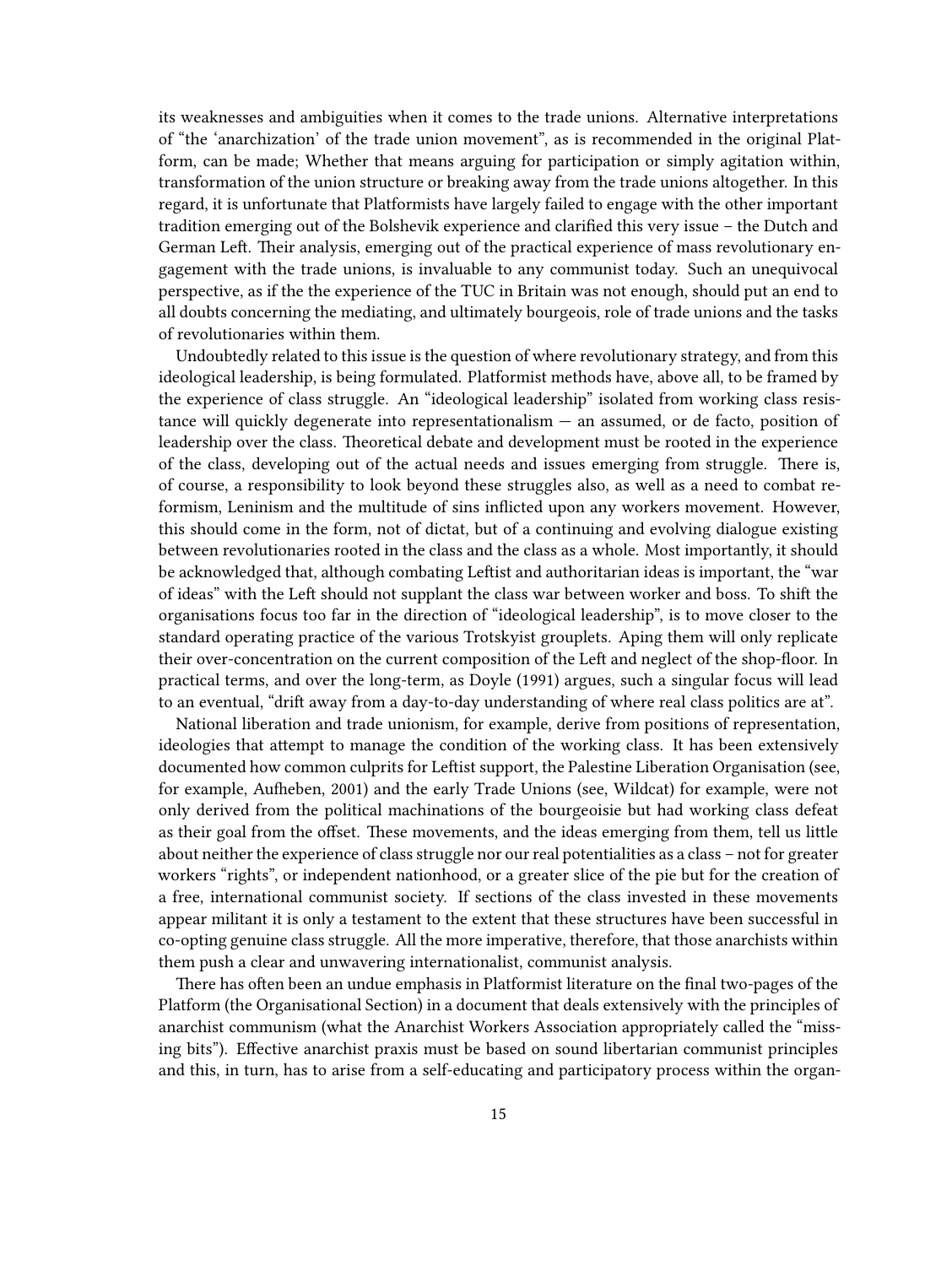isation itself (one that is simultaneously engaged with the class). Playing fast and loose with theoretical principles is a recipe for disaster. In the very worst cases it has led to the kind of analysis put forward by groups such as Liberty and Solidarity which have removed politics from the equation completely, looking to managerial theory (of all things!) as a guide to a more "effective" organisational praxis, completely ignoring the highly alienating capitalist practice that such theory embodies (and undoubtedly perpetuates). Engagement with representationalist institutions should not mean the adoption of representationalist practice.

Anarchist organisations will, and should, issue manifestos, political statements, theoretical analysis etc. However, these should also be done with the recognition of the real limitations, from a libertarian perspective, of this medium for spreading our ideas. The real struggle, the struggle that we should be engaging with, is not happening in the world of political ideas alone but amongst our friends, our families, in our workplaces and in our communities. To not just gain "support" for a political philosophy or a specific programme but to spread an idea and method that is ultimately self-empowering. It's about communicating the ideas of direct action and selforganisation so it is possible for thousands, maybe even millions, of manifestos to emerge from popular, grassroots bodies. It's also about acknowledging that the class-as-a-whole has as much to tell revolutionaries, perhaps even more, as we do it. Accordingly, our analysis should always be part of a dialogue – one that both speaks to and reflects the wider struggle within our class. The point is that anarchist organisation should be about both substance and form  $-$  a factor that Makhno and the Dielo Truda Group, appropriately, recognised by stressing the importance of both tactical and theoretical unity.

And finally, a note on camaraderie. For all the emphasis that Platformists have historically placed on building unity and common action, Platformists organisations have had an unfortunate habit of being either relatively small, in relation to the rest of the anarchist movement or periodically, and quite spectacularly, falling apart. There is no catch-all answer to the reasons behind this and obviously the internal culture of specific groups and the individuals within them will have their part to play. Doyle's (1991) (of the WSM) account of the AWG's disastrous adoption of the 'Cadre Organisation Document', which effectively formalised a privileged stratum of theoreticians and knowledge specialists within the organisation, is a particularly extreme illustration of this. The confusions of the AWG aside, I believe there may be some weight to the claim that the Platformist conception of "collective responsibility" is perhaps too thin. That an organisation ought to be as supportive and enabling as it is reliant on the acceptance of tasks and duties by the membership. Indeed that a concern for the support and well-being towards other members ought to form a part of this collective responsibility. Again, this is not something particularly exclusive to Platformism and good analysis on comradely behaviour is lacking in much anarchist communist literature.

Interestingly, it is Insurrectionalist authors who have tended to provide the most revealing writings on the subject of comradely behaviour. This may be due to the fact that Insurrectionalism, as a theory of praxis, depends almost entirely on informal, fraternal links between comrades in struggle. Links that should be present but that we also perhaps take for granted inside of a formal, membership organisation. As such, Insurrectionalists tend to have a much better understanding of what these informal relationships should practically entail. The bond that brings us together here, it is argued, is the process of building affinity. Affinity should not be confused with the idea of sentiment, although these things can co-exist as well. There could be comrades, for example, with whom we consider having affinity but whom we do not find sympathetic and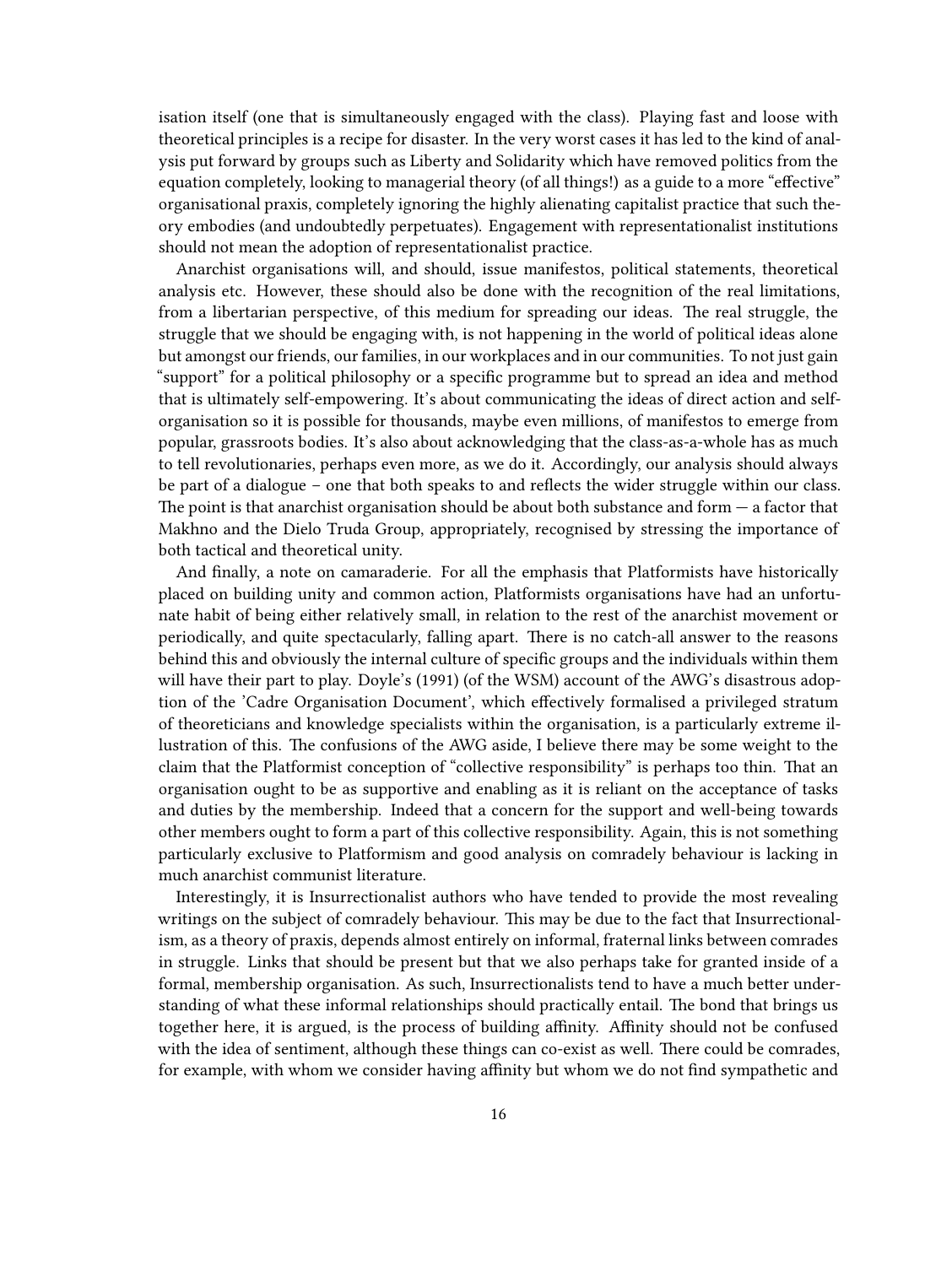vice versa. Rather, to have affinity with a comrade means to know them and to aim to deepen one's knowledge of them. As the knowledge grows, the affinity can increase to the point of making an action together possible. Most importantly, this is understood to be an infinite process, a permanent negotiation between each other's values and understanding of the circumstances present. This process can help cement more formal channels of organisational cohesion. If there are, for example, tasks which need doing in the organisation that may be tedious or boring (but are, nonetheless, useful) it is often not, in reality, the abstract relationship one has to the organisational collective that creates a sense of responsibility but a sense of obligation based on affinity with one's comrades. Likewise, internal debates and discussions that aim to build tactical and theoretical unity should be conducted via collective deliberation. For this communication to occur requires efforts towards understanding and trust in other members and attempts to overcome misunderstandings and disagreements should they occur. There is no real "end-game" to this process. In fact, an organisation that does have such a static conception of its own identity is ultimately a stagnant one also. Plurality, difference and disagreement are ultimately features of all human life; as libertarian communists, as those who argue in favour of the best capacities of the human character we should be embracing this also.

#### <span id="page-16-0"></span>**Anti-conclusion**

I always felt that there was something very un-libertarian about concluding arguments. As the Anarchist Federation state's in our 'Introduction to Anarchist Communism', when it comes to anarchist communism, there is no real conclusion, it's a necessarily open-ended practice. Accordingly, the arguments I have made here should not be taken to be definitive or final in any sense. Rather, as I stated at the beginning, they are intended to be part of a wider process, and I believe a great tradition within the anarchist movement also, of exercising self-criticism of the way we organise. I will "conclude" this paper, therefore, by instead looking to the reasons as to why I believe these debates are important.

I am a Platformist. I do, however, feel completely unrepresented by many of the organisations that claim to be acting in the spirit of the Organisational Platform. While I feel that many tenets of Platformism – particularly building tactical and theoretical unity and the centrality of class struggle — are the remedy to the localised, short-term and ghettoised activity of large portions of the anarchist movement today, I do also, however, feel a somewhat uncomfortable Platformist as one who greatly values the importance of our core libertarian communist principles for successful praxis. I guess writing this paper was an effort to find that middle-ground, to tease out the useful and interesting ideas from both sides of the Platformist/anti-Platformist divide. Along with this, it was also important, I believe, to explore the notion that we can learn something more valuable about our own traditions by looking to the values of others. That such a process leads to a reaffirming, modification or even outright rejection of our own ideals. This, I believe, is a very healthy activity for a movement that intends to stay true to its revolutionary mission. In this respect, and I hope that this sentiment has also been expressed through my analysis, it is the values and the ideas that are the most important things to me, not the labels that come attached to them.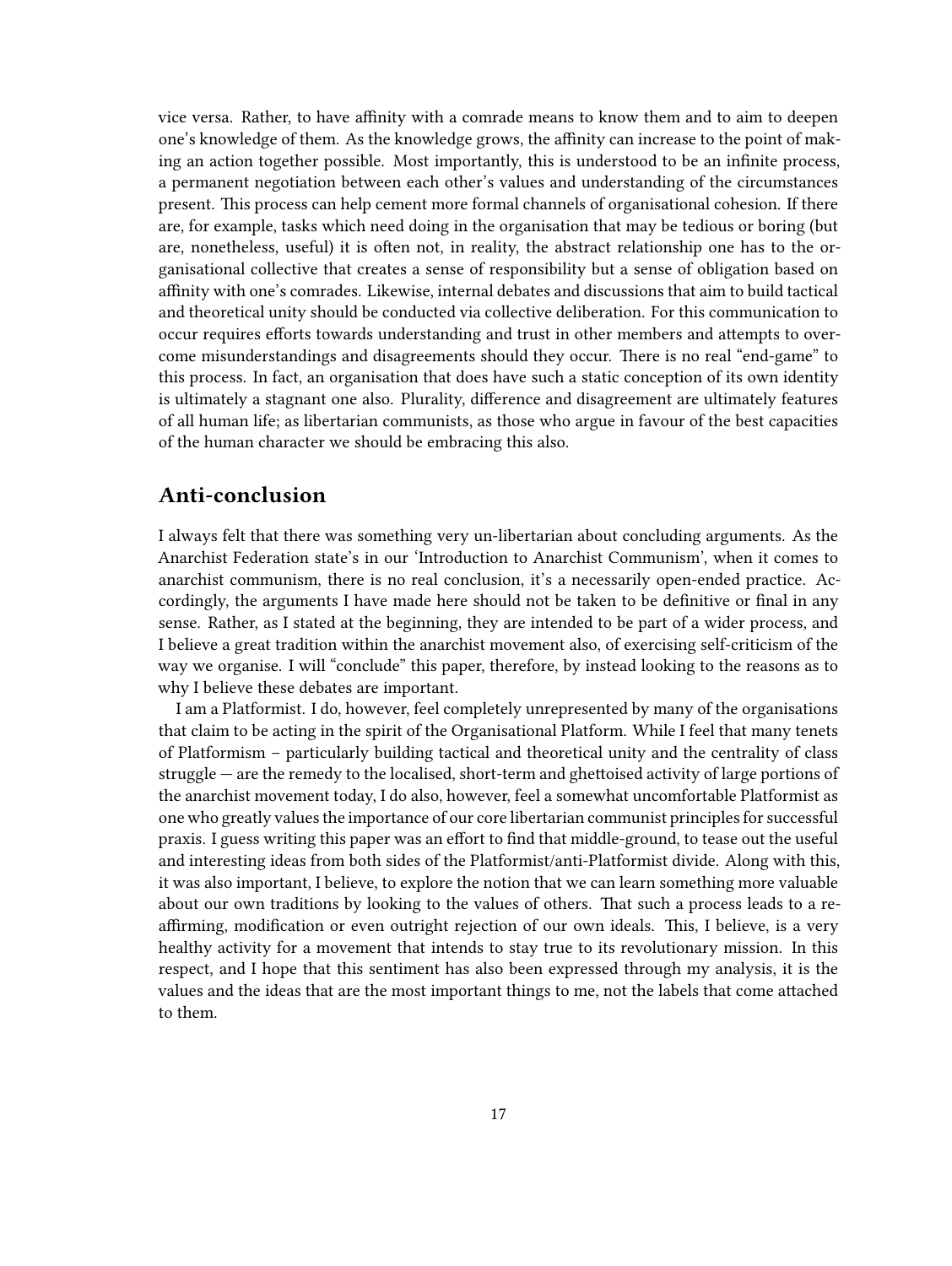## <span id="page-17-0"></span>**References**

- Arshinov, P. (1927) Reply to Anarchism's Confusionists: A Response to the 'Reply to the Platform' by Several Russian Anarchists. [online] (Updated  $7<sup>th</sup>$  April 2010) Available at: [www.nestormakhno.info](http://www.nestormakhno.info/english/confus.htm) (Accessed 19<sup>th</sup> October 2010)
- Aufheben (2001) Behind the 21<sup>st</sup> Century Intifada. [online] (Updated 5<sup>th</sup> January 2006) Available at: [libcom.org](http://libcom.org/library/21%3Csup%3Est%3C/sup%3E-century-intifada-israel-palestine-aufheben) (Accessed 19<sup>th</sup> October 2010)
- Dielo Truda (1926) Organisational Platform of the General Union of Anarchists (Draft) [online] (Updated 20<sup>th</sup> April 2010) Available at: [anarchistplatform.wordpress.com](http://anarchistplatform.wordpress.com/2010/04/20/organisational-platform-of-the-general-union-of-anarchists-draft/) (Accessed 19<sup>th</sup> October 2010)
- Doyle, K. (1991) What Went Wrong with the AWG? [online] (Updated date unknown) Available at: [flag.blackened.net](http://flag.blackened.net/revolt/awg/awg_wrong_kevin.html) (Accessed 19<sup>th</sup> October 2010)

Franks, B. (2006) Rebel Alliances: The Means and Ends of Contemporary British anarchisms. AK Press and Dark Star: Edinburgh

- Goldman, E. (1923) My Disillusionment in Russia. Dover Publications: New York, 2003.
- Gordon, U. (2008). Anarchy Alive! Anti-authoritarian Politics from Practice to Theory. Pluto Press: London.
- Heath, N. (1989) Platform: Historical Introduction. [online] (Updated 7<sup>th</sup> April 2010) Available at: [www.nestormakhno.info](http://www.nestormakhno.info/english/platform/platintro_nh.htm) (Accessed 19<sup>th</sup> October 2010)
- Heath, N. (1996) "Anarchist Communism in Britain, 1870–1991", Organise! #42. Anarchist Communist Editions.
- Heath, N. (2006) "Looking Back and Forward" Black Flag.
- Malatesta, E. (1927) A Project of Anarchist Organisation. [online] (Updated 21<sup>st</sup> April 2010) Available at: [anarchistplatform.wordpress.com<](http://anarchistplatform.wordpress.com/2010/04/21/a-project-of-anarchist-organisation-by-errico-malatesta/)/span> [Accessed 19<sup>th</sup> October 2010]
- North Eastern Federation of Anarchist Communists (2002) The Question of Revolutionary Organisation: A NEFAC Position Paper. [online] (Updated 27<sup>th</sup> December 2002) Available at: [nefac.net](http://nefac.net/node/197) [Accessed 19<sup>th</sup> October 2010]
- North Eastern Federation of Anarchist Communists (2003) Anarchism and the Platformist Tradition. [online] (Updated 30<sup>th</sup> July 2003)Available at: [nefac.net](http://nefac.net/node/544) [Accessed 19<sup>th</sup> October 2010]
- Thomas (2010) Anarchist Accountability [online] (Updated 16th March 2010) Available at: [miami](http://miamiautonomyandsolidarity.wordpress.com/2010/03/16/anarchist-accountability/)[autonomyandsolidarity.wordpress.com](http://miamiautonomyandsolidarity.wordpress.com/2010/03/16/anarchist-accountability/) [Accessed 19<sup>th</sup> October 2010]
- Voline, Sobol, Fleshin, Steimer, Roman and Ervantian (1927) "'Reply' by several Russian Anarchists to the 'Platform'" Available in: Maximoff, G.P. (1930) Constructive Anarchism – The Debate on the Platform. Monty Miller Press: Sydney, 1988.
- Wildcat (date unknown) "Good Old-Fashioned Trade Unionism", Wildcat #16. Retrieved March 15<sup>th</sup>, 2010 from [libcom.org](http://libcom.org/library/good-old-fashioned-trade-unionism-wildcat)